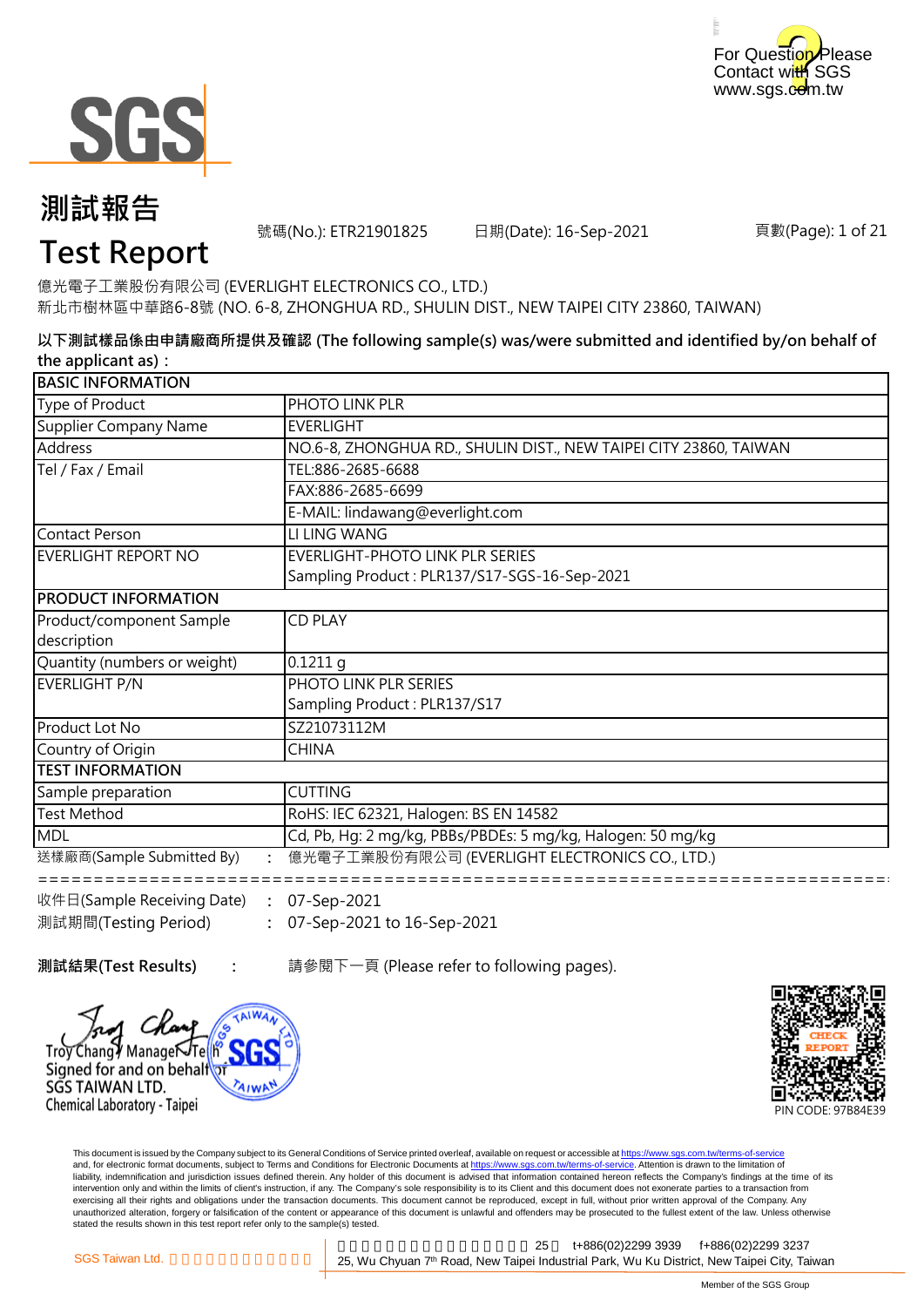

號碼(No.): ETR21901825 日期(Date): 16-Sep-2021 頁數(Page): 2 of 21

#### 億光電子工業股份有限公司 (EVERLIGHT ELECTRONICS CO., LTD.) 新北市樹林區中華路6-8號 (NO. 6-8, ZHONGHUA RD., SHULIN DIST., NEW TAIPEI CITY 23860, TAIWAN)

**測試需求(Test Requested)**

- **:** (1) 依據客戶指定,參考RoHS 2011/65/EU Annex II及其修訂指令(EU) 2015/863測試鎘、 鉛、汞、六價鉻、多溴聯苯、多溴聯苯醚, DBP, BBP, DEHP, DIBP。 (As specified by client, with reference to RoHS 2011/65/EU Annex II and amending Directive (EU) 2015/863 to determine Cadmium, Lead, Mercury, Cr(VI), PBBs, PBDEs, DBP, BBP, DEHP, DIBP contents in the submitted sample(s).)
	- (2) 依據客戶指定,測試 PAHs 及其他測項。 (As specified by client, to test PAHs and other item(s).)
- **:** (1) 根據客戶所提供的樣品,其鎘、鉛、汞、六價鉻、多溴聯苯、多溴聯苯醚, DBP, BBP, **結 論(Conclusion)** DEHP, DIBP的測試結果符合RoHS 2011/65/EU Annex II暨其修訂指令(EU) 2015/863之 限值要求。 (Based on the performed tests on submitted sample(s), the test results of Cadmium, Lead, Mercury, Cr(VI), PBBs, PBDEs, DBP, BBP, DEHP, DIBP comply with the limits as set by RoHS Directive (EU) 2015/863 amending Annex II to Directive 2011/65/EU.)
	- (2) 根據客戶所提供的樣品,多環芳香烴測試結果符合德國產品安全委員會(AfPS) GS PAHs 第 3 類 「其它產品」之限值要求。(Based upon the performed tests on the submitted sample(s), the test results of PAHs (15 items) comply with the limits of PAHs requirement (Category 3)「Other consumer products」 as set by German Committee on Product Safety (AfPS) GS PAHs.)

#### **測試部位敘述 (Test Part Description)**

| No.1 | 本體 (BODY) |
|------|-----------|
|------|-----------|

- No.2 **:** 銀色金屬接腳鍍層 (PLATING LAYER OF SILVER COLORED METAL PIN)
- No.3 **:** 銀色金屬接腳底材 (BASE MATERIAL OF SILVER COLORED METAL PIN)
- No.4 **:** 銀色金屬接腳 (含鍍層) (SILVER COLORED METAL PIN (INCLUDING THE PLATING LAYER))

#### **測試結果 (Test Results)**

| 測試項目                                           | 測試方法                                                            | 單位     | <b>MDL</b> | 結果       |      |         | 限值      |
|------------------------------------------------|-----------------------------------------------------------------|--------|------------|----------|------|---------|---------|
| (Test Items)                                   | (Method)                                                        | (Unit) |            | (Result) |      |         | (Limit) |
|                                                |                                                                 |        |            | No.1     | No.2 | No.3    |         |
| [編 (Cd) (Cadmium (Cd)) (CAS No.:<br>7440-43-9) | 參考IEC 62321-5: 2013, 以感應耦合電漿發<br> 射光譜儀分析。(With reference to IEC | mg/kg  | ∍          | n.d.     |      | $- - -$ | 100     |
| 鉛 (Pb) (Lead (Pb)) (CAS No.: 7439-<br>$92-1)$  | 62321-5: 2013, analysis was performed by<br>ICP-OES.)           | mg/kg  | っ          | n.d.     |      |         | 1000    |

This document is issued by the Company subject to its General Conditions of Service printed overleaf, available on request or accessible at https://www.sgs.com.tw/terms-of-service and, for electronic format documents, subject to Terms and Conditions for Electronic Documents at https://www.sgs.com.tw/terms-of-service. Attention is drawn to the limitation of liability, indemnification and jurisdiction issues defined therein. Any holder of this document is advised that information contained hereon reflects the Company's findings at the time of its intervention only and within the limits of client's instruction, if any. The Company's sole responsibility is to its Client and this document does not exonerate parties to a transaction from exercising all their rights and obligations under the transaction documents. This document cannot be reproduced, except in full, without prior written approval of the Company. Any unauthorized alteration, forgery or falsification of the content or appearance of this document is unlawful and offenders may be prosecuted to the fullest extent of the law. Unless otherwise stated the results shown in this test report refer only to the sample(s) tested.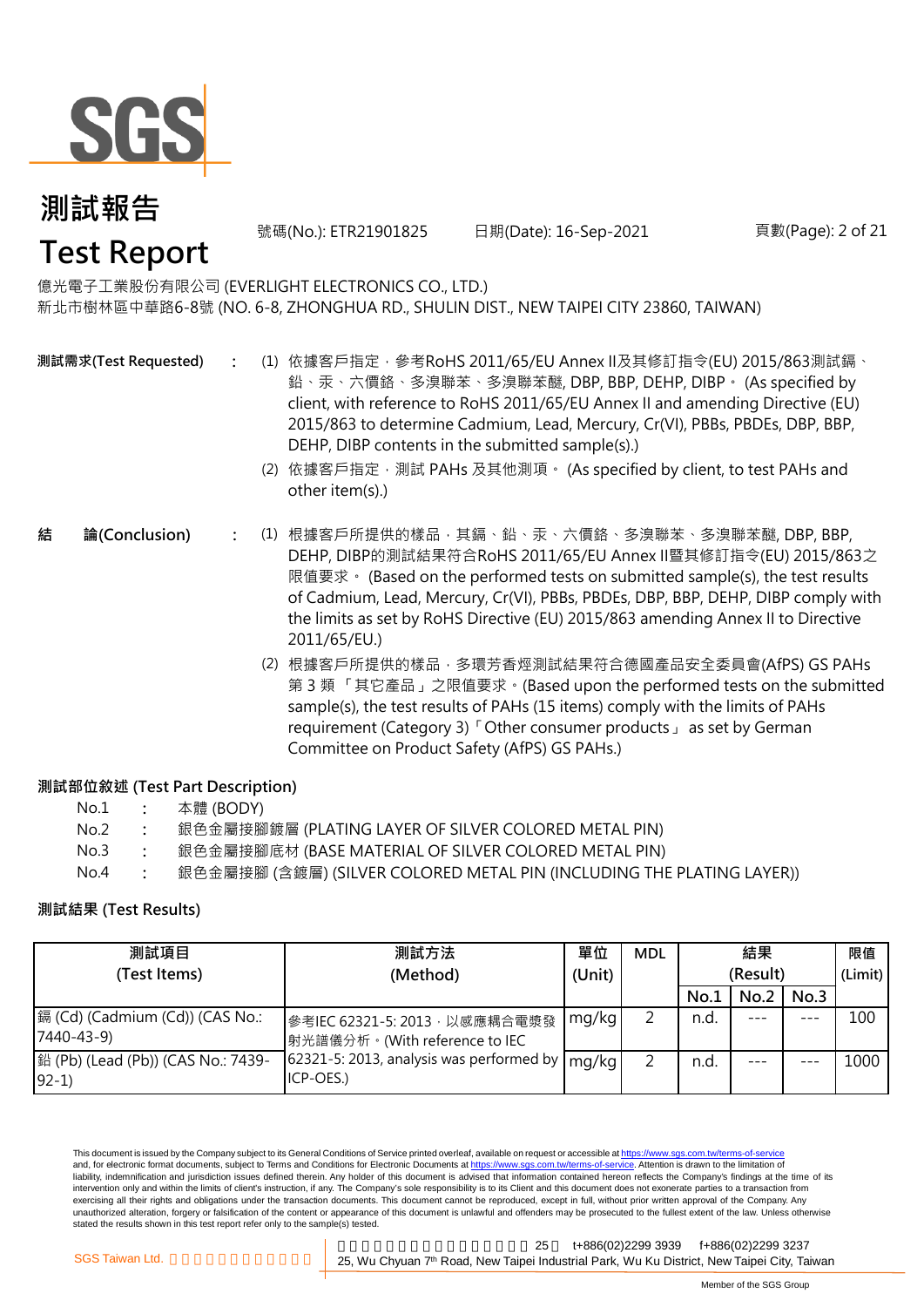

號碼(No.): ETR21901825 日期(Date): 16-Sep-2021 頁數(Page): 3 of 21

**Test Report**

億光電子工業股份有限公司 (EVERLIGHT ELECTRONICS CO., LTD.)

新北市樹林區中華路6-8號 (NO. 6-8, ZHONGHUA RD., SHULIN DIST., NEW TAIPEI CITY 23860, TAIWAN)

| 測試項目                                                                  | 測試方法                                                                                                                                                                                              | 單位     | <b>MDL</b>     |       |                  | 限值      |         |
|-----------------------------------------------------------------------|---------------------------------------------------------------------------------------------------------------------------------------------------------------------------------------------------|--------|----------------|-------|------------------|---------|---------|
| (Test Items)                                                          | (Method)                                                                                                                                                                                          | (Unit) |                | No.1  | (Result)<br>No.2 | No.3    | (Limit) |
| 汞 (Hg) (Mercury (Hg)) (CAS No.:<br>7439-97-6)                         | 參考IEC 62321-4: 2013+ AMD1: 2017 · 以<br>感應耦合電漿發射光譜儀分析。(With<br>reference to IEC 62321-4: 2013+ AMD1:<br>2017, analysis was performed by ICP-<br>OES.)                                              | mg/kg  | $\overline{2}$ | n.d.  | $---$            | $---$   | 1000    |
| 六價鉻 Cr(VI) (Hexavalent<br>Chromium Cr(VI)) (CAS No.: 18540-<br>$29-9$ | 參考IEC 62321-7-2: 2017 · 以紫外光-可見<br>光分光光度計分析。(With reference to IEC<br>62321-7-2: 2017, analysis was performed<br>by UV-VIS.)                                                                      | mg/kg  | 8              | n.d.  |                  |         | 1000    |
| 鎘 (Cd) (Cadmium (Cd)) (CAS No.:<br>7440-43-9)                         | mg/kg<br>酸洗脫鍍層, 參考IEC 62321-5: 2013, 以感<br>應耦合電漿發射光譜儀分析。(IEC 62321-5:                                                                                                                             |        | $\overline{2}$ |       | n.d.             |         | 100     |
| 鉛 (Pb) (Lead (Pb)) (CAS No.: 7439-<br>$92-1)$                         | 2013 application of modified digestion by<br>surface etching, analysis was performed<br>by ICP-OES.)                                                                                              | mg/kg  | $\overline{2}$ | $---$ | 7.00             | $- - -$ | 1000    |
| 汞 (Hg) (Mercury (Hg)) (CAS No.:<br>7439-97-6)                         | 酸洗脫鍍層, 參考IEC 62321-4: 2013+<br>AMD1: 2017 · 以感應耦合電漿發射光譜儀分<br>析 · (IEC 62321-4: 2013+AMD1: 2017<br>application of modified digestion by<br>surface etching, analysis was performed<br>by ICP-OES.) | mg/kg  | $\overline{2}$ | $---$ | n.d.             | $---$   | 1000    |
| 鎘 (Cd) (Cadmium (Cd)) (CAS No.:<br>7440-43-9)                         | 參考IEC 62321-5: 2013, 以感應耦合電漿發<br>射光譜儀分析。(With reference to IEC                                                                                                                                    | mg/kg  | $\overline{2}$ |       |                  | n.d.    | 100     |
| 鉛 (Pb) (Lead (Pb)) (CAS No.: 7439-<br>$92-1$                          | 62321-5: 2013, analysis was performed by<br>ICP-OES.)                                                                                                                                             | mg/kg  | $\overline{2}$ | ---   | $- - -$          | 9.00    | 1000    |
| 汞 (Hq) (Mercury (Hq)) (CAS No.:<br>7439-97-6)                         | 參考IEC 62321-4: 2013+ AMD1: 2017, 以<br>感應耦合電漿發射光譜儀分析。(With<br>reference to IEC 62321-4: 2013+ AMD1:<br>2017, analysis was performed by ICP-<br>OES.)                                               | mg/kg  | $\overline{2}$ | $---$ | $- - -$          | n.d.    | 1000    |

This document is issued by the Company subject to its General Conditions of Service printed overleaf, available on request or accessible at <u>https://www.sgs.com.tw/terms-of-service</u><br>and, for electronic format documents, su liability, indemnification and jurisdiction issues defined therein. Any holder of this document is advised that information contained hereon reflects the Company's findings at the time of its intervention only and within the limits of client's instruction, if any. The Company's sole responsibility is to its Client and this document does not exonerate parties to a transaction from exercising all their rights and obligations under the transaction documents. This document cannot be reproduced, except in full, without prior written approval of the Company. Any<br>unauthorized alteration, forgery or falsif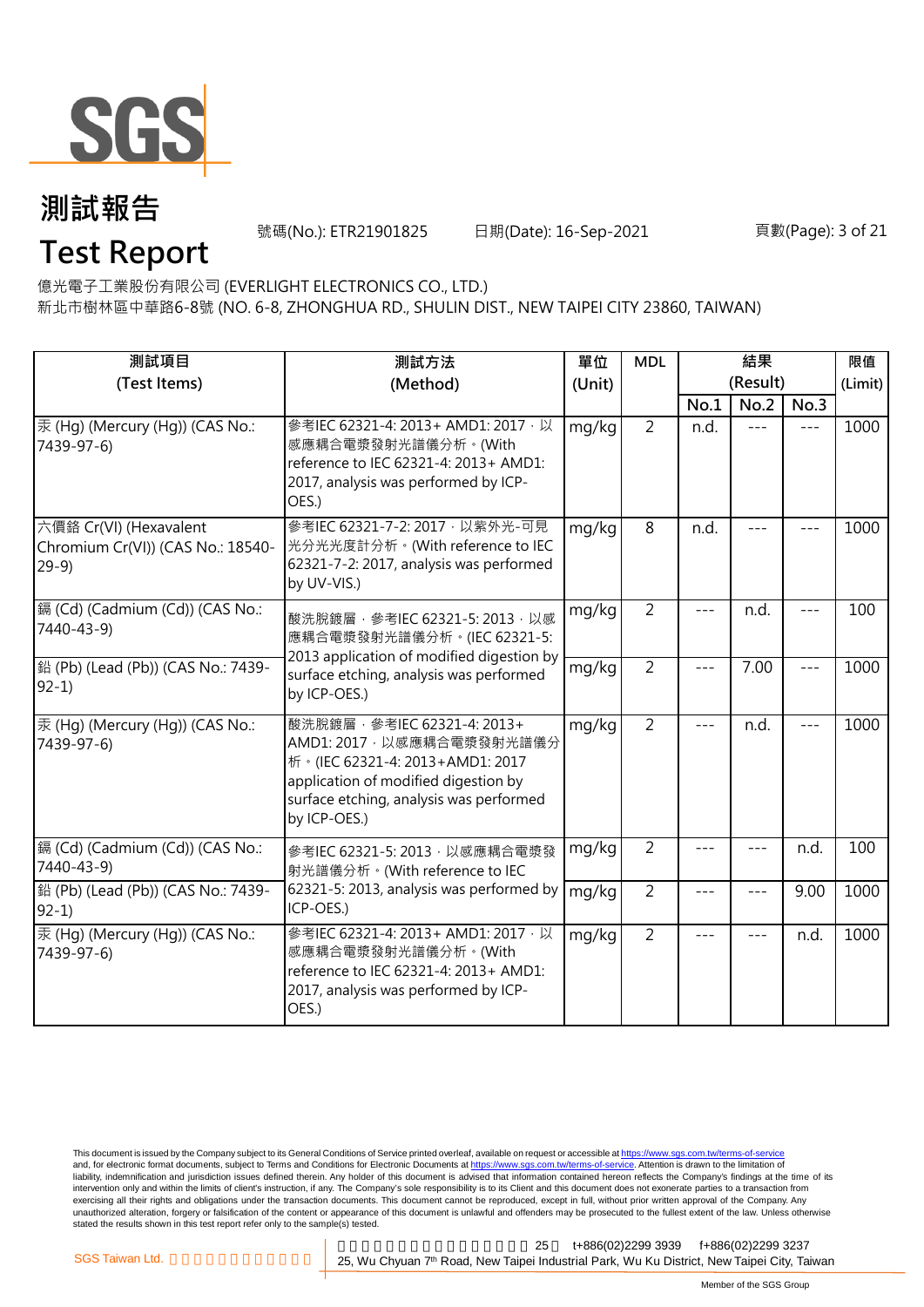

號碼(No.): ETR21901825 日期(Date): 16-Sep-2021 頁數(Page): 4 of 21

**Test Report**

億光電子工業股份有限公司 (EVERLIGHT ELECTRONICS CO., LTD.)

新北市樹林區中華路6-8號 (NO. 6-8, ZHONGHUA RD., SHULIN DIST., NEW TAIPEI CITY 23860, TAIWAN)

| 測試項目<br>測試方法                                                   |                                                                                                                              | 單位                      | <b>MDL</b>               | 結果    |                  |         | 限值                       |
|----------------------------------------------------------------|------------------------------------------------------------------------------------------------------------------------------|-------------------------|--------------------------|-------|------------------|---------|--------------------------|
| (Test Items)                                                   | (Method)                                                                                                                     | (Unit)                  |                          | No.1  | (Result)<br>No.2 | No.3    | (Limit)                  |
| 六價鉻 (Hexavalent Chromium)<br>Cr(VI) (CAS No.: 18540-29-9) (#2) | 參考IEC 62321-7-1: 2015 · 以紫外光-可見<br>光分光光度計分析。(With reference to IEC<br>62321-7-1: 2015, analysis was performed<br>by UV-VIS.) | $\mu$ g/cm <sup>2</sup> | 0.1                      | $---$ | n.d.             | n.d.    | $\overline{\phantom{0}}$ |
| ·溴聯苯 (Monobromobiphenyl)                                       |                                                                                                                              | mg/kg                   | 5                        | n.d.  | $---$            | $- - -$ | ÷.                       |
| [溴聯苯 (Dibromobiphenyl)                                         |                                                                                                                              | mg/kg                   | 5                        | n.d.  | $---$            | ---     | $\blacksquare$           |
| 三溴聯苯 (Tribromobiphenyl)                                        |                                                                                                                              | mg/kg                   | 5                        | n.d.  | $---$            | ---     | $\blacksquare$           |
| 四溴聯苯 (Tetrabromobiphenyl)                                      |                                                                                                                              | mg/kg                   | 5                        | n.d.  | $---$            | $- - -$ | $\overline{\phantom{0}}$ |
| 五溴聯苯 (Pentabromobiphenyl)                                      |                                                                                                                              | mg/kg                   | 5                        | n.d.  | $---$            | $---$   | $\overline{\phantom{a}}$ |
| 六溴聯苯 (Hexabromobiphenyl)                                       |                                                                                                                              | mg/kg                   | 5                        | n.d.  | $---$            | $---$   | $\blacksquare$           |
| 七溴聯苯 (Heptabromobiphenyl)                                      |                                                                                                                              | mg/kg                   | 5                        | n.d.  | $---$            | ---     | $\overline{a}$           |
| 八溴聯苯 (Octabromobiphenyl)                                       |                                                                                                                              | mg/kg                   | 5                        | n.d.  | $---$            | $---$   | $\overline{\phantom{a}}$ |
| 九溴聯苯 (Nonabromobiphenyl)                                       |                                                                                                                              | mg/kg                   | 5                        | n.d.  | ---              | ---     | $\equiv$                 |
| 十溴聯苯 (Decabromobiphenyl)                                       |                                                                                                                              | mg/kg                   | 5                        | n.d.  | $- - -$          | $- - -$ | L.                       |
| 多溴聯苯總和 (Sum of PBBs)                                           | 參考IEC 62321-6: 2015, 以氣相層析儀/質譜<br>儀分析。(With reference to IEC 62321-6:                                                        | mg/kg                   | $\overline{\phantom{0}}$ | n.d.  | ---              | $---$   | 1000                     |
| -溴聯苯醚 (Monobromodiphenyl ether)                                | 2015, analysis was performed by GC/MS.)                                                                                      | mg/kg                   | $\overline{5}$           | n.d.  | $ -$             | $---$   | $\overline{\phantom{a}}$ |
| 二溴聯苯醚 (Dibromodiphenyl ether)                                  |                                                                                                                              | mg/kg                   | 5                        | n.d.  | $- - -$          | $---$   | $\overline{\phantom{a}}$ |
| 三溴聯苯醚 (Tribromodiphenyl ether)                                 |                                                                                                                              | mg/kg                   | 5                        | n.d.  | $- - -$          | ---     | $\overline{\phantom{0}}$ |
| 四溴聯苯醚 (Tetrabromodiphenyl ether)                               |                                                                                                                              | mg/kg                   | 5                        | n.d.  | $- - -$          | $- - -$ | $\blacksquare$           |
| 五溴聯苯醚 (Pentabromodiphenyl ether)                               |                                                                                                                              | mg/kg                   | 5                        | n.d.  | $---$            | $---$   | $\blacksquare$           |
| 六溴聯苯醚 (Hexabromodiphenyl ether)                                |                                                                                                                              | mg/kg                   | 5                        | n.d.  | $---$            | $---$   | $\overline{\phantom{0}}$ |
| 七溴聯苯醚 (Heptabromodiphenyl ether)                               |                                                                                                                              | mg/kg                   | 5                        | n.d.  | $---$            | $---$   | $\overline{a}$           |
| 八溴聯苯醚 (Octabromodiphenyl ether)                                |                                                                                                                              | mg/kg                   | $\overline{5}$           | n.d.  | $- - -$          | $---$   | $\equiv$                 |
| 九溴聯苯醚 (Nonabromodiphenyl ether)                                |                                                                                                                              | mg/kg                   | 5                        | n.d.  | $---$            | $- - -$ | $\blacksquare$           |
| 十溴聯苯醚 (Decabromodiphenyl ether)                                |                                                                                                                              | mg/kg                   | $\overline{5}$           | n.d.  | $- - -$          | ---     | $\overline{a}$           |
| 多溴聯苯醚總和 (Sum of PBDEs)                                         |                                                                                                                              | mg/kg                   | $\overline{a}$           | n.d.  | $---$            | $---$   | 1000                     |

This document is issued by the Company subject to its General Conditions of Service printed overleaf, available on request or accessible at <u>https://www.sgs.com.tw/terms-of-service</u><br>and, for electronic format documents, su liability, indemnification and jurisdiction issues defined therein. Any holder of this document is advised that information contained hereon reflects the Company's findings at the time of its intervention only and within the limits of client's instruction, if any. The Company's sole responsibility is to its Client and this document does not exonerate parties to a transaction from exercising all their rights and obligations under the transaction documents. This document cannot be reproduced, except in full, without prior written approval of the Company. Any<br>unauthorized alteration, forgery or falsif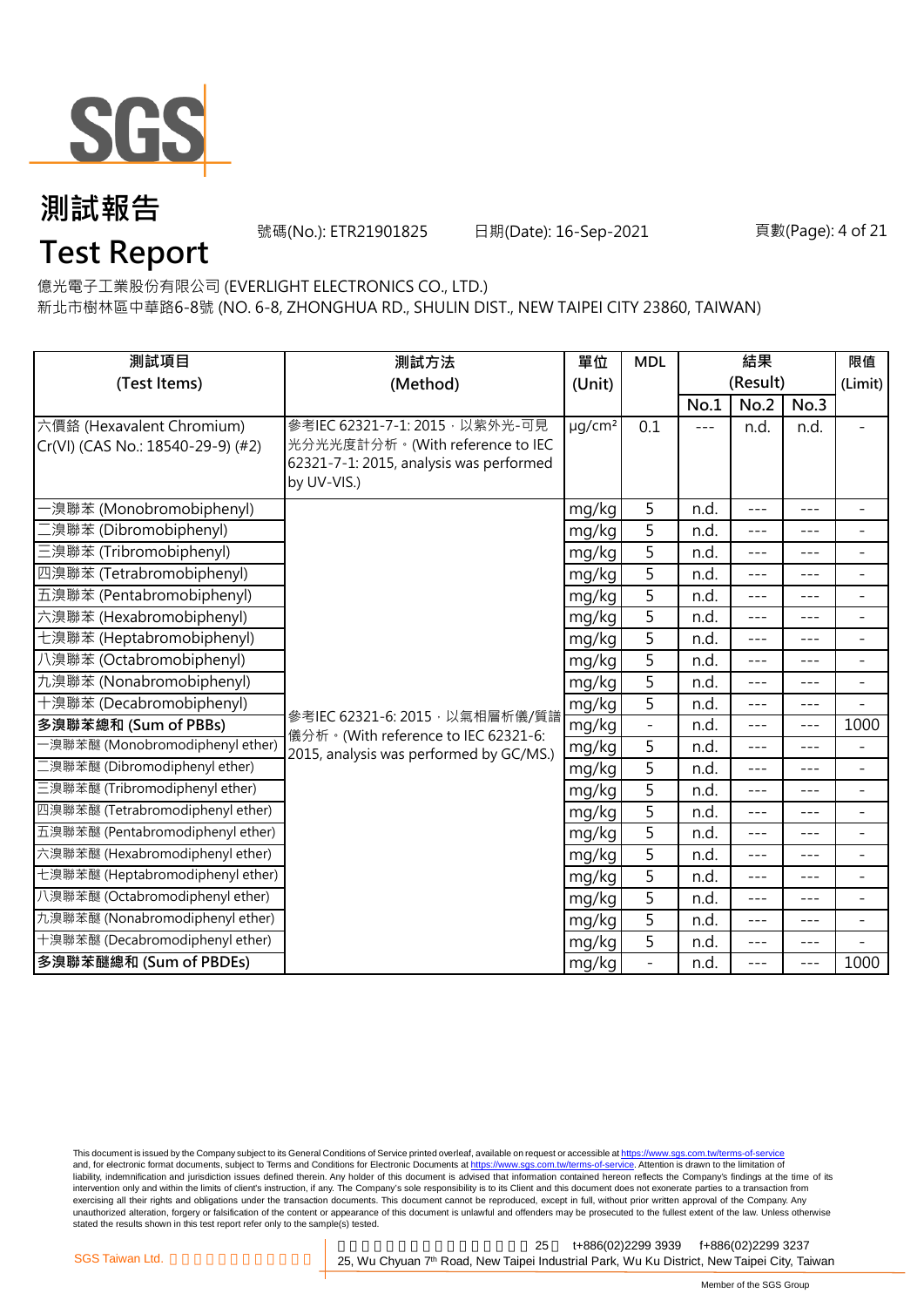

號碼(No.): ETR21901825 日期(Date): 16-Sep-2021 頁數(Page): 5 of 21

### **Test Report**

億光電子工業股份有限公司 (EVERLIGHT ELECTRONICS CO., LTD.)

新北市樹林區中華路6-8號 (NO. 6-8, ZHONGHUA RD., SHULIN DIST., NEW TAIPEI CITY 23860, TAIWAN)

| 測試項目                                                                                     | 測試方法                                                                                                                                                   | 單位     | <b>MDL</b> | 結果       |         |         | 限值      |
|------------------------------------------------------------------------------------------|--------------------------------------------------------------------------------------------------------------------------------------------------------|--------|------------|----------|---------|---------|---------|
| (Test Items)                                                                             | (Method)                                                                                                                                               | (Unit) |            | (Result) |         |         | (Limit) |
|                                                                                          |                                                                                                                                                        |        |            | No.1     | No.2    | No.3    |         |
| 鄰苯二甲酸丁苯甲酯 (BBP) (Butyl<br>benzyl phthalate (BBP)) (CAS No.:<br>$85 - 68 - 7$             | 參考IEC 62321-8: 2017, 以氣相層析儀/質譜<br>儀分析。(With reference to IEC 62321-8:<br>2017, analysis was performed by GC/MS.)                                       | mg/kg  | 50         | n.d.     | $= -$   | $---$   | 1000    |
| 鄰苯二甲酸二丁酯 (DBP) (Dibutyl<br>phthalate (DBP)) (CAS No.: 84-74-2)                           | 參考IEC 62321-8: 2017, 以氣相層析儀/質譜<br>儀分析。(With reference to IEC 62321-8:<br>2017, analysis was performed by GC/MS.)                                       | mg/kg  | 50         | n.d.     |         |         | 1000    |
| 鄰苯二甲酸二(2-乙基己基)酯 (DEHP)<br>(CAS No.: 117-81-7)                                            | 參考IEC 62321-8: 2017 · 以氣相層析儀/質譜<br>(Di-(2-ethylhexyl) phthalate (DEHP)) 儀分析。(With reference to IEC 62321-8:<br>2017, analysis was performed by GC/MS.) | mg/kg  | 50         | n.d.     |         |         | 1000    |
| 鄰苯二甲酸二異丁酯 (DIBP)<br>(Diisobutyl phthalate (DIBP)) (CAS<br>No.: 84-69-5)                  | 參考IEC 62321-8: 2017, 以氣相層析儀/質譜<br>儀分析。(With reference to IEC 62321-8:<br>2017, analysis was performed by GC/MS.)                                       | mg/kg  | 50         | n.d.     | $- - -$ |         | 1000    |
| 鄰苯二甲酸二異癸酯 (DIDP)<br>(Diisodecyl phthalate (DIDP)) (CAS<br>No.: 26761-40-0, 68515-49-1)   | 參考IEC 62321-8: 2017, 以氣相層析儀/質譜<br>儀分析。(With reference to IEC 62321-8:<br>2017, analysis was performed by GC/MS.)                                       | mg/kg  | 50         | n.d.     | ---     |         |         |
| 鄰苯二甲酸二異壬酯 (DINP)<br>(Diisononyl phthalate (DINP)) (CAS<br>No.: 28553-12-0, 68515-48-0)   | 參考IEC 62321-8: 2017, 以氣相層析儀/質譜<br>儀分析。(With reference to IEC 62321-8:<br>2017, analysis was performed by GC/MS.)                                       | mg/kg  | 50         | n.d.     |         |         |         |
| 鄰苯二甲酸二正辛酯 (DNOP) (Di-n-<br>octyl phthalate (DNOP)) (CAS No.:<br>$117 - 84 - 0$           | 參考IEC 62321-8: 2017, 以氣相層析儀/質譜<br>儀分析。(With reference to IEC 62321-8:<br>2017, analysis was performed by GC/MS.)                                       | mg/kg  | 50         | n.d.     |         |         |         |
| 鄰苯二甲酸二正戊酯 (DNPP) (Di-n-<br>pentyl phthalate (DNPP)) (CAS No.:<br>$131 - 18 - 0$          | 參考IEC 62321-8: 2017, 以氣相層析儀/質譜<br>儀分析。(With reference to IEC 62321-8:<br>2017, analysis was performed by GC/MS.)                                       | mg/kg  | 50         | n.d.     |         | $- - -$ |         |
| 鄰苯二甲酸二正己酯 (DNHP) (Di-n-<br>hexyl phthalate (DNHP)) (CAS No.:<br>$84 - 75 - 3$            | 參考IEC 62321-8: 2017, 以氣相層析儀/質譜<br>儀分析。(With reference to IEC 62321-8:<br>2017, analysis was performed by GC/MS.)                                       | mg/kg  | 50         | n.d.     |         |         |         |
| 鄰苯二甲酸雙(2-甲氧基乙基)酯 (DMEP)<br>(Bis(2-methoxyethyl) phthalate<br>(DMEP)) (CAS No.: 117-82-8) | 參考IEC 62321-8: 2017, 以氣相層析儀/質譜<br>儀分析。(With reference to IEC 62321-8:<br>2017, analysis was performed by GC/MS.)                                       | mg/kg  | 50         | n.d.     |         |         |         |

This document is issued by the Company subject to its General Conditions of Service printed overleaf, available on request or accessible at <u>https://www.sgs.com.tw/terms-of-service</u><br>and, for electronic format documents, su liability, indemnification and jurisdiction issues defined therein. Any holder of this document is advised that information contained hereon reflects the Company's findings at the time of its intervention only and within the limits of client's instruction, if any. The Company's sole responsibility is to its Client and this document does not exonerate parties to a transaction from exercising all their rights and obligations under the transaction documents. This document cannot be reproduced, except in full, without prior written approval of the Company. Any<br>unauthorized alteration, forgery or falsif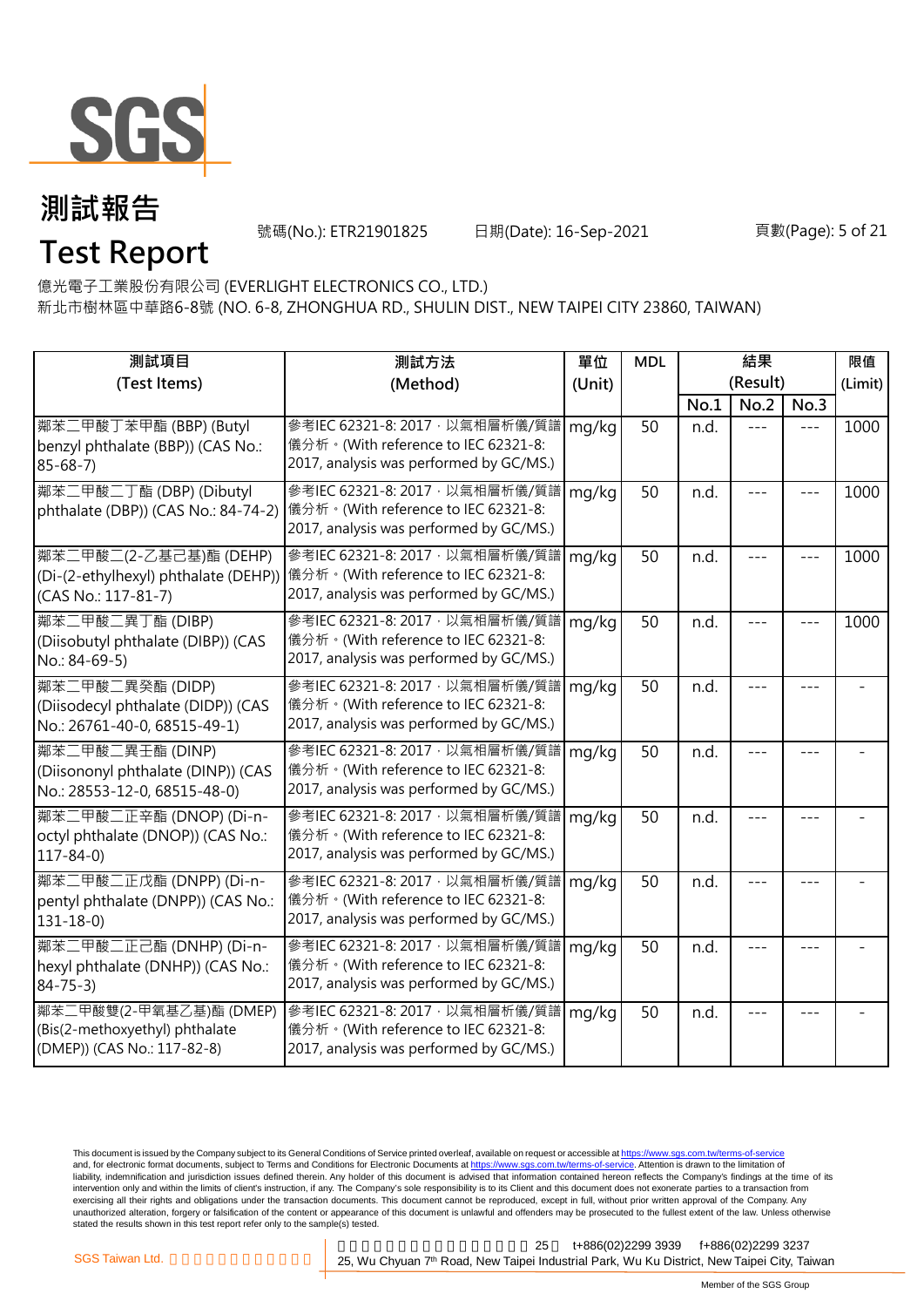

**Test Report**

號碼(No.): ETR21901825 日期(Date): 16-Sep-2021 頁數(Page): 6 of 21

億光電子工業股份有限公司 (EVERLIGHT ELECTRONICS CO., LTD.)

新北市樹林區中華路6-8號 (NO. 6-8, ZHONGHUA RD., SHULIN DIST., NEW TAIPEI CITY 23860, TAIWAN)

| 測試項目                                                                                                                                                                                                                                                                                | 測試方法                                                                                                                      | 單位     | <b>MDL</b>     | 結果       |      |       | 限值      |
|-------------------------------------------------------------------------------------------------------------------------------------------------------------------------------------------------------------------------------------------------------------------------------------|---------------------------------------------------------------------------------------------------------------------------|--------|----------------|----------|------|-------|---------|
| (Test Items)                                                                                                                                                                                                                                                                        | (Method)                                                                                                                  | (Unit) |                | (Result) |      |       | (Limit) |
|                                                                                                                                                                                                                                                                                     |                                                                                                                           |        |                | No.1     | No.2 | No.3  |         |
| 六溴環十二烷及所有主要被辨別出的異構物<br>(HBCDD) ( $\alpha$ - HBCDD, $\beta$ - HBCDD, γ-<br>HBCDD) (Hexabromocyclododecane<br>(HBCDD) and all major diastereoisomers<br>identified (α- HBCDD, β- HBCDD, γ-<br>HBCDD)) (CAS No.: 25637-99-4, 3194-<br>55-6 (134237-51-7, 134237-50-6,<br>134237-52-8)) | 參考IEC 62321: 2008, 以氣相層析儀/質譜儀<br>分析 · (With reference to IEC 62321: 2008,<br>analysis was performed by GC/MS.)            | mg/kg  | 5              | n.d.     |      |       |         |
| 氟 (F) (Fluorine (F)) (CAS No.: 14762-<br>$94-8$                                                                                                                                                                                                                                     | 參考BS EN 14582: 2016 · 以離子層析儀分<br>析 · (With reference to BS EN 14582: 2016,<br>analysis was performed by IC.)              | mg/kg  | 50             | n.d.     |      |       |         |
| 氯(Cl) (Chlorine (Cl)) (CAS No.:<br>22537-15-1)                                                                                                                                                                                                                                      | 參考BS EN 14582: 2016 · 以離子層析儀分<br>析 · (With reference to BS EN 14582: 2016,<br>analysis was performed by IC.)              | mg/kg  | 50             | 226      |      |       |         |
| 溴 (Br) (Bromine (Br)) (CAS No.:<br>$10097 - 32 - 2$                                                                                                                                                                                                                                 | 參考BS EN 14582: 2016 · 以離子層析儀分<br>析 · (With reference to BS EN 14582: 2016,<br>analysis was performed by IC.)              | mg/kg  | 50             | n.d.     |      |       |         |
| 碘 (I) (Iodine (I)) (CAS No.: 14362-<br>$44-8$                                                                                                                                                                                                                                       | 參考BS EN 14582: 2016 · 以離子層析儀分<br>析 · (With reference to BS EN 14582: 2016,<br>analysis was performed by IC.)              | mg/kg  | 50             | n.d.     | ---  | $---$ |         |
| 全氟辛烷磺酸及其鹽類 (PFOS and its<br>salts) (CAS No.: 1763-23-1 and its<br>salts)                                                                                                                                                                                                            | 參考CEN/TS 15968: 2010 · 以液相層析串聯<br>質譜儀分析。(With reference to CEN/TS<br>15968: 2010, analysis was performed by<br>LC/MS/MS.) | mg/kg  | 0.01           | n.d.     |      |       |         |
| 全氟辛酸及其鹽類 (PFOA and its<br>salts) (CAS No.: 335-67-1 and its<br>salts)                                                                                                                                                                                                               | 參考CEN/TS 15968: 2010, 以液相層析串聯<br>質譜儀分析。(With reference to CEN/TS<br>15968: 2010, analysis was performed by<br>LC/MS/MS.)  | mg/kg  | 0.01           | n.d.     |      |       |         |
| 鈹 (Be) (Beryllium (Be)) (CAS No.:<br>7440-41-7)                                                                                                                                                                                                                                     | 參考US EPA 3052: 1996, 以感應耦合電漿發<br>射光譜儀分析。(With reference to US EPA<br>3052: 1996, analysis was performed by<br>ICP-OES.)   | mg/kg  | $\overline{2}$ | n.d.     |      |       |         |

This document is issued by the Company subject to its General Conditions of Service printed overleaf, available on request or accessible at <u>https://www.sgs.com.tw/terms-of-service</u><br>and, for electronic format documents, su liability, indemnification and jurisdiction issues defined therein. Any holder of this document is advised that information contained hereon reflects the Company's findings at the time of its intervention only and within the limits of client's instruction, if any. The Company's sole responsibility is to its Client and this document does not exonerate parties to a transaction from exercising all their rights and obligations under the transaction documents. This document cannot be reproduced, except in full, without prior written approval of the Company. Any<br>unauthorized alteration, forgery or falsif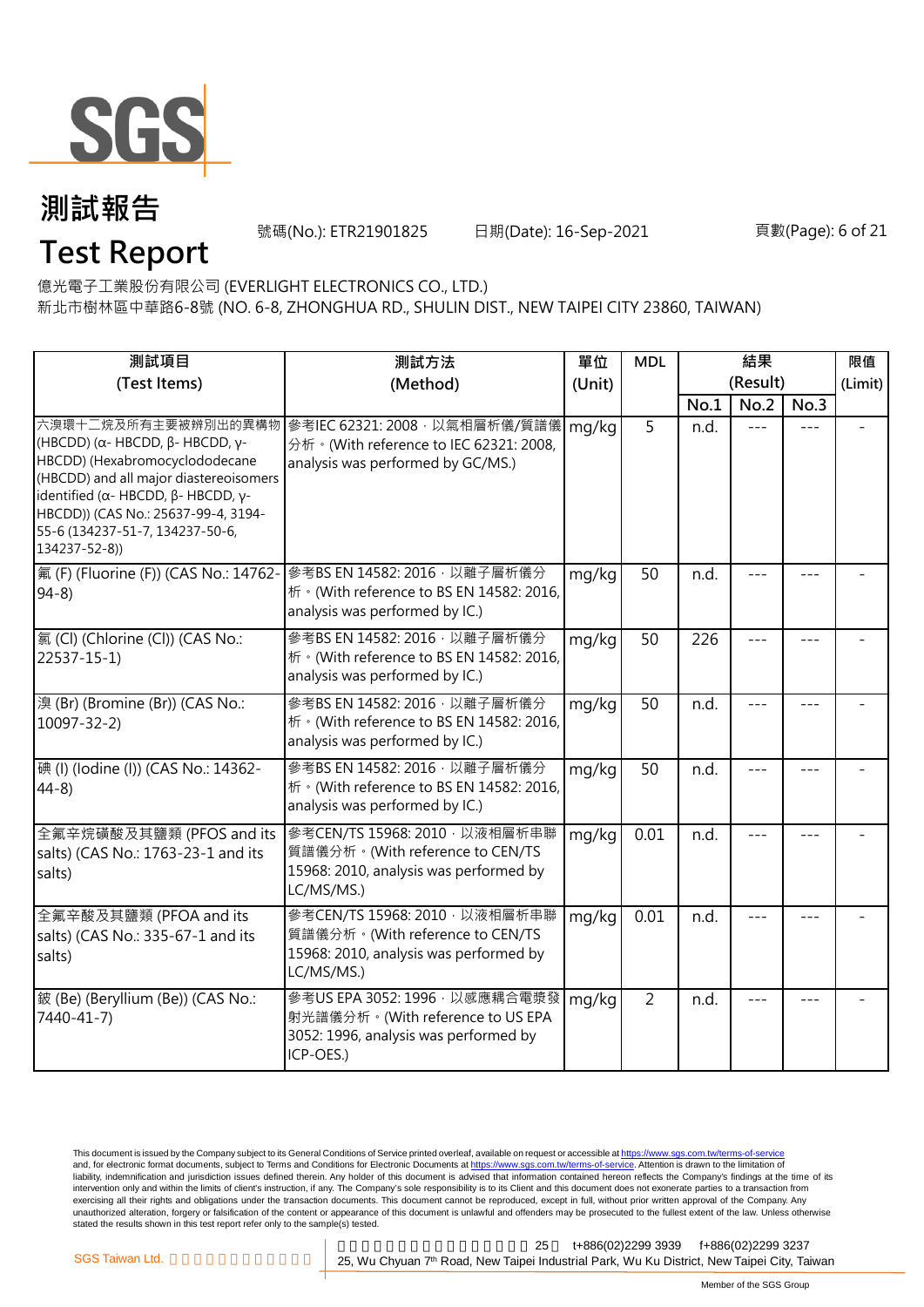

號碼(No.): ETR21901825 日期(Date): 16-Sep-2021 頁數(Page): 7 of 21

**Test Report**

億光電子工業股份有限公司 (EVERLIGHT ELECTRONICS CO., LTD.)

新北市樹林區中華路6-8號 (NO. 6-8, ZHONGHUA RD., SHULIN DIST., NEW TAIPEI CITY 23860, TAIWAN)

| 測試項目                                                  | 測試方法                                                                                  | 單位<br>(Unit) | <b>MDL</b> | 結果   |                  |               | 限值       |
|-------------------------------------------------------|---------------------------------------------------------------------------------------|--------------|------------|------|------------------|---------------|----------|
| (Test Items)                                          | (Method)                                                                              |              |            | No.1 | (Result)<br>No.2 | No.3          | (Limit)  |
| 多環芳香烴 (Polycyclic Aromatic                            |                                                                                       |              |            |      |                  |               |          |
| Hydrocarbons) (PAHs)                                  |                                                                                       |              |            |      |                  |               |          |
| 苯駢(a)芘 (Benzo[a]pyrene) (CAS No.:<br>$50 - 32 - 8$    |                                                                                       | mg/kg        | 0.2        | n.d. | $---$            | $\frac{1}{2}$ | Δ        |
| 苯駢(e)芘 (Benzo[e]pyrene) (CAS No.:<br>$192 - 97 - 2$   |                                                                                       | mg/kg        | 0.2        | n.d. | $---$            | $---$         | Δ        |
| 苯駢蒽 (Benzo[a]anthracene) (CAS<br>No.: 56-55-3)        |                                                                                       | mg/kg        | 0.2        | n.d. | $---$            | $---$         | Δ        |
| 苯(b)苯駢芴 (Benzo[b]fluoranthene)<br>(CAS No.: 205-99-2) |                                                                                       | mg/kg        | 0.2        | n.d. | $---$            | $---$         | Δ        |
| 苯(j)苯駢芴 (Benzo[j]fluoranthene)<br>(CAS No.: 205-82-3) |                                                                                       | mg/kg        | 0.2        | n.d. | $---$            | $---$         | Δ        |
| 苯(k)苯駢芴 (Benzo[k]fluoranthene)<br>(CAS No.: 207-08-9) |                                                                                       | mg/kg        | 0.2        | n.d. | $---$            | $---$         | Δ        |
| 蔰 (Chrysene) (CAS No.: 218-01-9)                      | 參考AfPS GS 2019:01 PAK, 以氣相層析儀/                                                        | mg/kg        | 0.2        | n.d. | $- - -$          | $---$         | Δ        |
| 二苯駢蒽 (Dibenzo[a,h]anthracene)<br>(CAS No.: 53-70-3)   | 質譜儀分析。(With reference to AfPS GS<br>2019:01 PAK, analysis was performed by<br>GC/MS.) | mg/kg        | 0.2        | n.d. | $---$            | $---$         | Δ        |
| 苯駢苙 (Benzo[q,h,i]perylene) (CAS<br>No.: 191-24-2)     |                                                                                       | mg/kg        | 0.2        | n.d. | $---$            | $---$         | Δ        |
| 茚酮芘 (Indeno[1,2,3-c,d]pyrene) (CAS<br>No.: 193-39-5)  |                                                                                       | mg/kg        | 0.2        | n.d. | $---$            | $- - -$       | Δ        |
| 蒽 (Anthracene) (CAS No.: 120-12-7)                    |                                                                                       | mg/kg        | 0.2        | n.d. | ---              | ---           | $\Delta$ |
| 苯駢芴 (Fluoranthene) (CAS No.: 206-<br>$44-0)$          |                                                                                       | mg/kg        | 0.2        | n.d. | $- - -$          | $---$         | Δ        |
| 菲 (Phenanthrene) (CAS No.: 85-01-8)                   |                                                                                       | mg/kg        | 0.2        | n.d. | $---$            | $---$         | Δ        |
| 芘 (Pyrene) (CAS No.: 129-00-0)                        |                                                                                       | mg/kg        | 0.2        | n.d. | $- - -$          | $---$         | Δ        |
| 萘 (Naphthalene) (CAS No.: 91-20-3)                    |                                                                                       | mg/kg        | 0.2        | n.d. | $---$            | $---$         | Δ        |
| 多環芳香烴15項總和 (Sum of 15<br>PAH <sub>s</sub> )           |                                                                                       | mg/kg        |            | n.d. | ---              | $- - -$       | Δ        |

This document is issued by the Company subject to its General Conditions of Service printed overleaf, available on request or accessible at <u>https://www.sgs.com.tw/terms-of-service</u><br>and, for electronic format documents, su liability, indemnification and jurisdiction issues defined therein. Any holder of this document is advised that information contained hereon reflects the Company's findings at the time of its intervention only and within the limits of client's instruction, if any. The Company's sole responsibility is to its Client and this document does not exonerate parties to a transaction from exercising all their rights and obligations under the transaction documents. This document cannot be reproduced, except in full, without prior written approval of the Company. Any<br>unauthorized alteration, forgery or falsif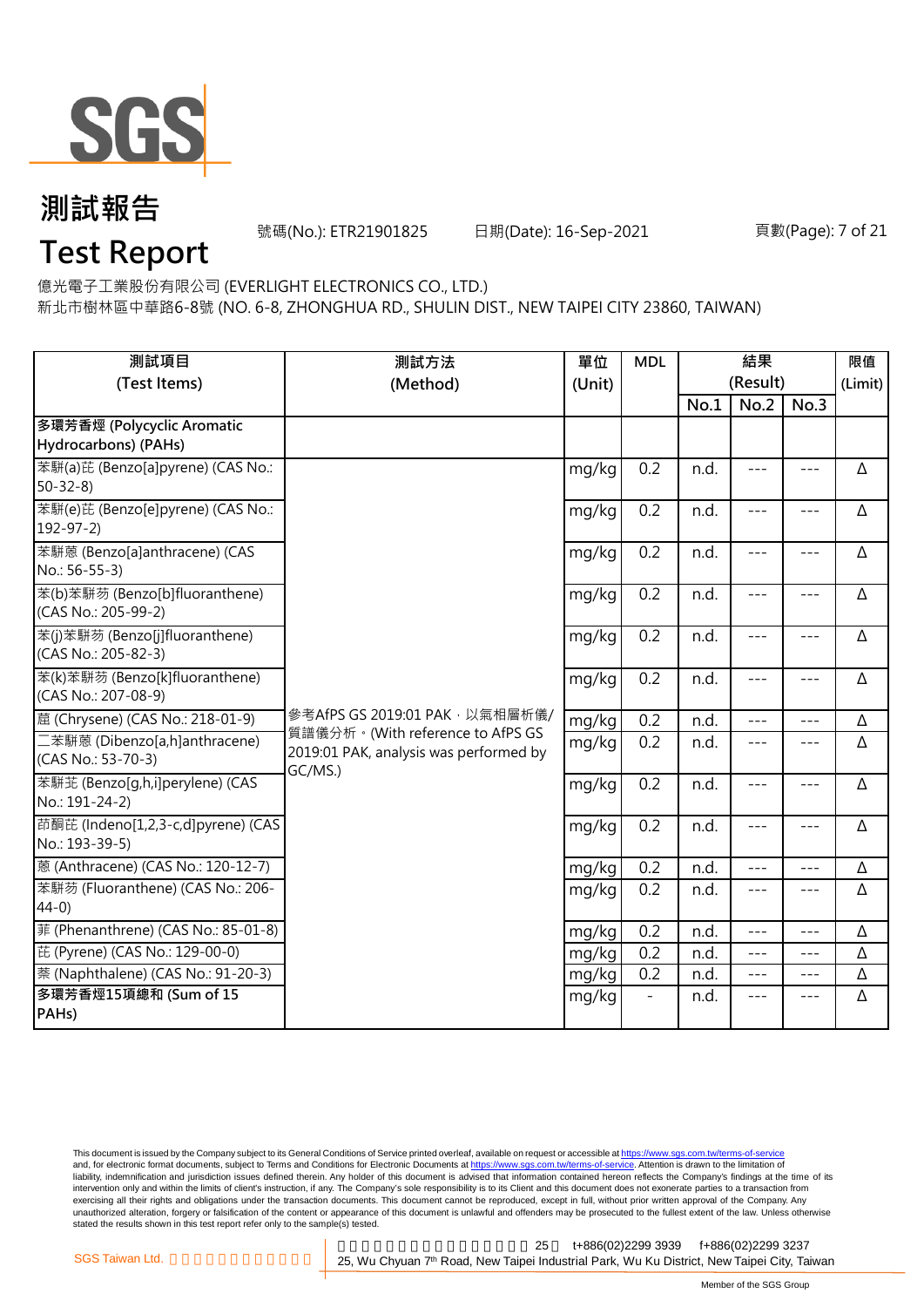

號碼(No.): ETR21901825 日期(Date): 16-Sep-2021 頁數(Page): 8 of 21

### **Test Report**

億光電子工業股份有限公司 (EVERLIGHT ELECTRONICS CO., LTD.)

新北市樹林區中華路6-8號 (NO. 6-8, ZHONGHUA RD., SHULIN DIST., NEW TAIPEI CITY 23860, TAIWAN)

| 測試項目<br>(Test Items)                            | 測試方法<br>(Method)                                                                                                          | 單位<br>(Unit) | <b>MDL</b> | 結果<br>(Result)<br>No.4 | 限值<br>(Limit) |
|-------------------------------------------------|---------------------------------------------------------------------------------------------------------------------------|--------------|------------|------------------------|---------------|
| 鈹 (Be) (Beryllium (Be)) (CAS No.:<br>7440-41-7) | 參考US EPA 3050B: 1996, 以感應耦合電漿<br>發射光譜儀分析。(With reference to US<br>EPA 3050B: 1996, analysis was performed<br>by ICP-OES.) | mg/kg        |            | n.d.                   |               |

#### **備註(Note):**

- 1. mg/kg = ppm;0.1wt% = 1000ppm
- 2. MDL = Method Detection Limit (方法偵測極限值)
- 3. n.d. = Not Detected (未檢出) ; 小於MDL / Less than MDL
- 4. "-" = Not Regulated (無規格值)
- 5. "---" = Not Conducted (未測試項目)

6.  $(#2) =$ 

a. 當六價鉻結果大於0.13 µg/cm<sup>2,</sup> 表示樣品表層含有六價鉻. / The sample is positive for Cr(VI) if the Cr(VI) concentration is greater than 0.13 µg/cm². The sample coating is considered to contain Cr(VI).

b. 當六價鉻結果為n.d. (濃度小於0.10 μg/cm²),表示表層不含六價鉻. / The sample is negative for Cr(VI) if Cr(VI) is n.d. (concentration less than 0.10 µg/cm<sup>2</sup>). The coating is considered a non-Cr(VI) based coating c. 當六價鉻結果介於 0.10 及 0.13 µg/cm<sup>2</sup> 時, 無法確定塗層是否含有六價鉻. / The result between 0.10 µg/cm<sup>2</sup> and

0.13 µg/cm<sup>2</sup> is considered to be inconclusive - unavoidable coating variations may influence the determination.

7. 符合性結果之判定係以測試結果與限值做比較。(The statement of compliance conformity is based on comparison of testing results and limits.)

This document is issued by the Company subject to its General Conditions of Service printed overleaf, available on request or accessible at https://www.sgs.com.tw/terms-of-service and, for electronic format documents, subject to Terms and Conditions for Electronic Documents at https://www.sgs.com.tw/terms-of-service. Attention is drawn to the limitation of liability, indemnification and jurisdiction issues defined therein. Any holder of this document is advised that information contained hereon reflects the Company's findings at the time of its intervention only and within the limits of client's instruction, if any. The Company's sole responsibility is to its Client and this document does not exonerate parties to a transaction from exercising all their rights and obligations under the transaction documents. This document cannot be reproduced, except in full, without prior written approval of the Company. Any<br>unauthorized alteration, forgery or falsif stated the results shown in this test report refer only to the sample(s) tested.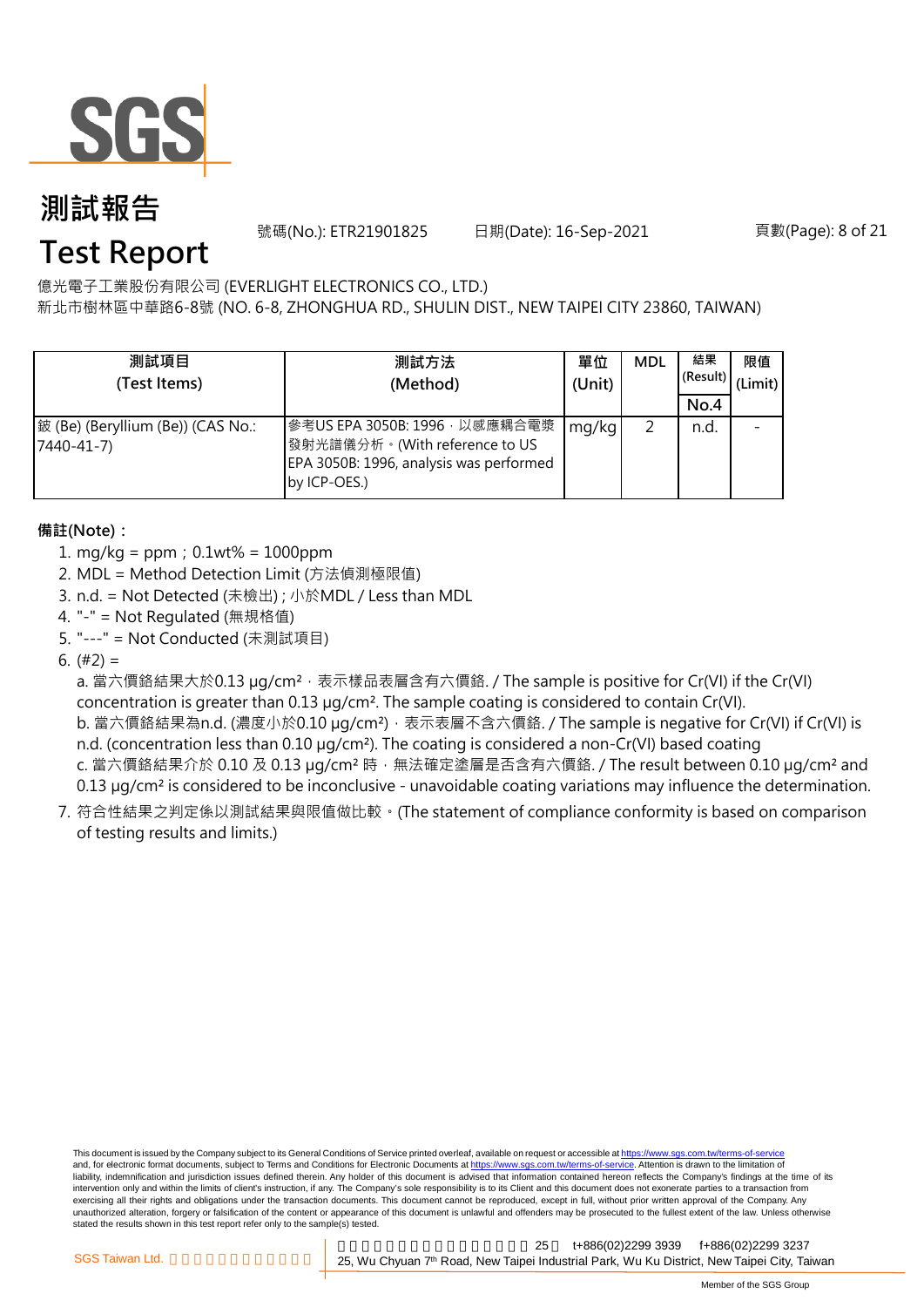

號碼(No.): ETR21901825 日期(Date): 16-Sep-2021 頁數(Page): 9 of 21

### **Test Report**

億光電子工業股份有限公司 (EVERLIGHT ELECTRONICS CO., LTD.) 新北市樹林區中華路6-8號 (NO. 6-8, ZHONGHUA RD., SHULIN DIST., NEW TAIPEI CITY 23860, TAIWAN)

#### **Remark:**

#### Δ **德國產品安全委員會(AfPS): GS PAHs 要求**

**AfPS (German commission for Product Safety): GS PAHs requirements**

|                                 | 第1類(Category 1)                                                                                                                                                                                               | 第 2 類(Category 2)                                                                                                                                                |                | 第 3 類(Category 3)                                                                                                                                                                                                                        |                              |  |  |
|---------------------------------|---------------------------------------------------------------------------------------------------------------------------------------------------------------------------------------------------------------|------------------------------------------------------------------------------------------------------------------------------------------------------------------|----------------|------------------------------------------------------------------------------------------------------------------------------------------------------------------------------------------------------------------------------------------|------------------------------|--|--|
| 項目<br>(Parameter)               | 意圖放入口中的材料或者長時間接<br>觸皮膚(超過 30秒)的<br>2009/48/EC 定義的玩具材料和 3<br>歳以下兒童使用的產品(Materials<br>intended to be placed in the<br>mouth, or materials in toys<br>(Directive 2009/48/EC) or<br>articles for children up to 3 | 不屬於第1類的材料,並意圖或可預<br>或重複的短時間接觸(Materials that<br>are not in Category 1, with<br>skin contact (> 30 seconds) or<br>short-term repetitive contact with<br>the skin) |                | 不屬於第1類或第2類的材料,並意<br>見與皮膚接觸逾 30 秒(長期皮膚接觸) 圖或可預見與皮膚接觸不超過 30 秒<br>(短期皮膚接觸)(Materials not<br>covered by Category 1 or 2, with<br>intended or foreseeable long-term intended or foreseeable short-<br>term skin contact $( \leq 30$ seconds)) |                              |  |  |
|                                 | years of age with intended<br>long-term skin contact (> 30<br>seconds))                                                                                                                                       | a.<br>用的產品(Use by<br>children under 14) products)                                                                                                                | b.<br>consumer | la.<br>供 14 歳以下兒童使 其它產品(Other 供 14 歳以下兒童使<br>用的產品(Use by<br>children under 14) products)                                                                                                                                                 | b.<br>其它產品(Other<br>consumer |  |  |
| Naphthalene                     | < 1                                                                                                                                                                                                           | $\langle$ 2                                                                                                                                                      |                | < 10                                                                                                                                                                                                                                     |                              |  |  |
| Phenanthrene                    |                                                                                                                                                                                                               |                                                                                                                                                                  |                |                                                                                                                                                                                                                                          |                              |  |  |
| Anthracene                      | $< 1$ Sum                                                                                                                                                                                                     | $< 5$ Sum                                                                                                                                                        | $< 10$ Sum     | $< 20$ Sum                                                                                                                                                                                                                               | $< 50$ Sum                   |  |  |
| Fluoranthene                    |                                                                                                                                                                                                               |                                                                                                                                                                  |                |                                                                                                                                                                                                                                          |                              |  |  |
| Pyrene                          |                                                                                                                                                                                                               |                                                                                                                                                                  |                |                                                                                                                                                                                                                                          |                              |  |  |
| Benzo[a]anthracene              | ${}< 0.2$                                                                                                                                                                                                     | < 0.2                                                                                                                                                            | < 0.5          | < 0.5                                                                                                                                                                                                                                    | < 1                          |  |  |
| Chrysene                        | < 0.2                                                                                                                                                                                                         | < 0.2                                                                                                                                                            | < 0.5          | < 0.5                                                                                                                                                                                                                                    | $\leq 1$                     |  |  |
| Benzo[b]fluoranthene            | < 0.2                                                                                                                                                                                                         | < 0.2                                                                                                                                                            | < 0.5          | ${}< 0.5$                                                                                                                                                                                                                                | $\leq 1$                     |  |  |
| Benzo[j]fluoranthene            | < 0.2                                                                                                                                                                                                         | < 0.2                                                                                                                                                            | < 0.5          | < 0.5                                                                                                                                                                                                                                    | < 1                          |  |  |
| Benzo[k]fluoranthene            | < 0.2                                                                                                                                                                                                         | < 0.2                                                                                                                                                            | ~< 0.5         | < 0.5                                                                                                                                                                                                                                    | $\leq 1$                     |  |  |
| Benzo[a]pyrene                  | < 0.2                                                                                                                                                                                                         | < 0.2                                                                                                                                                            | < 0.5          | < 0.5                                                                                                                                                                                                                                    | $\leq 1$                     |  |  |
| Benzo[e]pyrene                  | < 0.2                                                                                                                                                                                                         | < 0.2                                                                                                                                                            | < 0.5          | ${}< 0.5$                                                                                                                                                                                                                                | $\leq 1$                     |  |  |
| Indeno[1,2,3-c,d] pyrene        | < 0.2                                                                                                                                                                                                         | < 0.2                                                                                                                                                            | < 0.5          | < 0.5                                                                                                                                                                                                                                    | $\leq 1$                     |  |  |
| Dibenzo[a,h]anthracene          | < 0.2                                                                                                                                                                                                         | < 0.2                                                                                                                                                            | ~< 0.5         | < 0.5                                                                                                                                                                                                                                    | $\leq 1$                     |  |  |
| Benzo[g,h,i]perylene            | < 0.2                                                                                                                                                                                                         | < 0.2                                                                                                                                                            | ${}< 0.5$      | ${}< 0.5$                                                                                                                                                                                                                                | $\leq 1$                     |  |  |
| 15 項 PAH 總濃度<br>(Sum of 15 PAH) | $\leq 1$                                                                                                                                                                                                      | < 5                                                                                                                                                              | < 10           | < 20                                                                                                                                                                                                                                     | < 50                         |  |  |

單位(Unit):mg/kg

This document is issued by the Company subject to its General Conditions of Service printed overleaf, available on request or accessible at https://www.sgs.com.tw/terms-of-service and, for electronic format documents, subject to Terms and Conditions for Electronic Documents at https://www.sgs.com.tw/terms-of-service. Attention is drawn to the limitation of liability, indemnification and jurisdiction issues defined therein. Any holder of this document is advised that information contained hereon reflects the Company's findings at the time of its intervention only and within the limits of client's instruction, if any. The Company's sole responsibility is to its Client and this document does not exonerate parties to a transaction from exercising all their rights and obligations under the transaction documents. This document cannot be reproduced, except in full, without prior written approval of the Company. Any<br>unauthorized alteration, forgery or falsif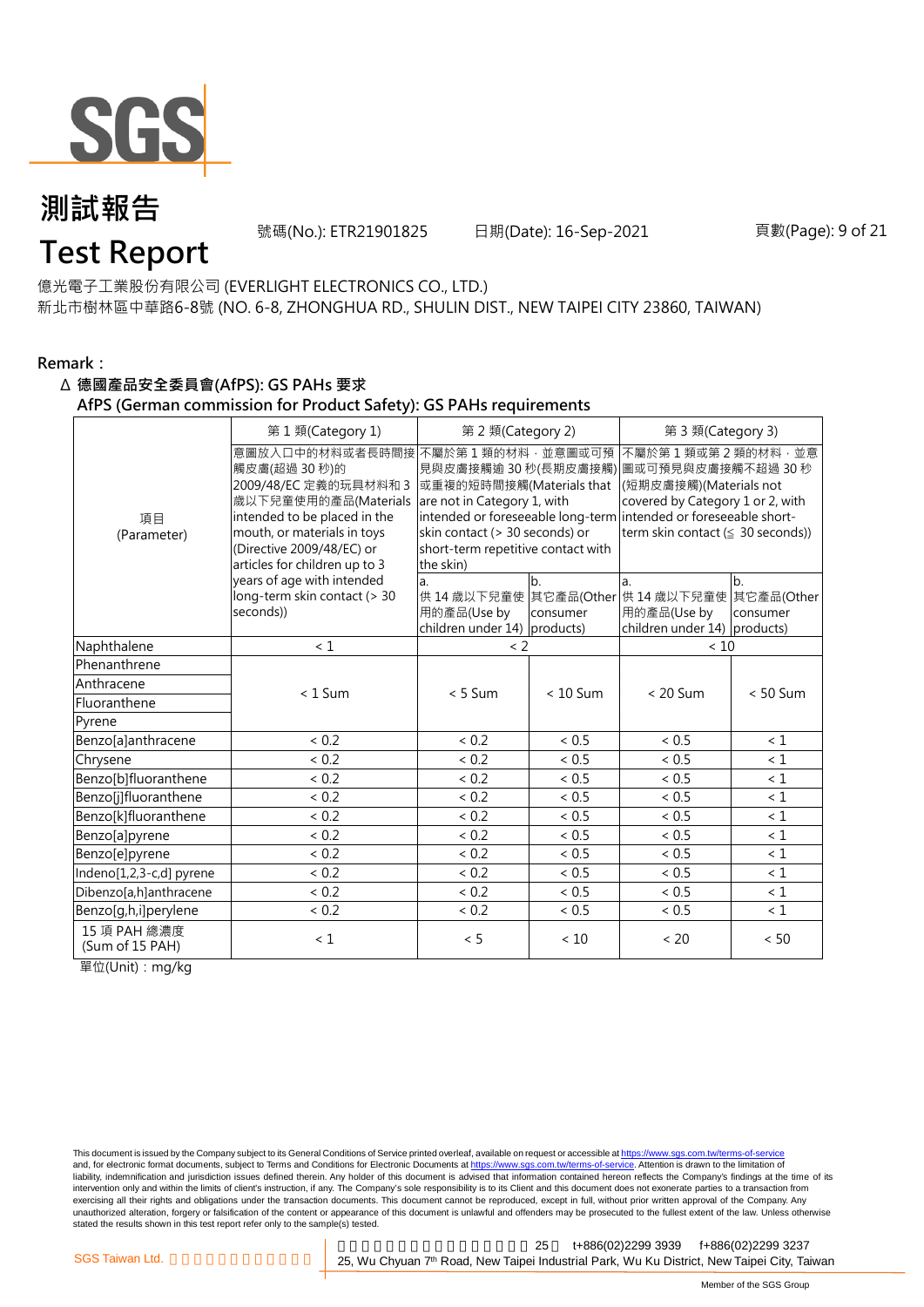

號碼(No.): ETR21901825 日期(Date): 16-Sep-2021 頁數(Page): 10 of 21

億光電子工業股份有限公司 (EVERLIGHT ELECTRONICS CO., LTD.)

新北市樹林區中華路6-8號 (NO. 6-8, ZHONGHUA RD., SHULIN DIST., NEW TAIPEI CITY 23860, TAIWAN)

#### **重金屬流程圖 / Analytical flow chart of Heavy Metal**

根據以下的流程圖之條件,樣品已完全溶解。(六價鉻測試方法除外)

These samples were dissolved totally by pre-conditioning method according to below flow chart.  $(Cr^{6+}$  test method excluded)



This document is issued by the Company subject to its General Conditions of Service printed overleaf, available on request or accessible at https://www.sgs.com.tw/terms-of-service and, for electronic format documents, subject to Terms and Conditions for Electronic Documents at https://www.sgs.com.tw/terms-of-service. Attention is drawn to the limitation of liability, indemnification and jurisdiction issues defined therein. Any holder of this document is advised that information contained hereon reflects the Company's findings at the time of its intervention only and within the limits of client's instruction, if any. The Company's sole responsibility is to its Client and this document does not exonerate parties to a transaction from exercising all their rights and obligations under the transaction documents. This document cannot be reproduced, except in full, without prior written approval of the Company. Any<br>unauthorized alteration, forgery or falsif stated the results shown in this test report refer only to the sample(s) tested.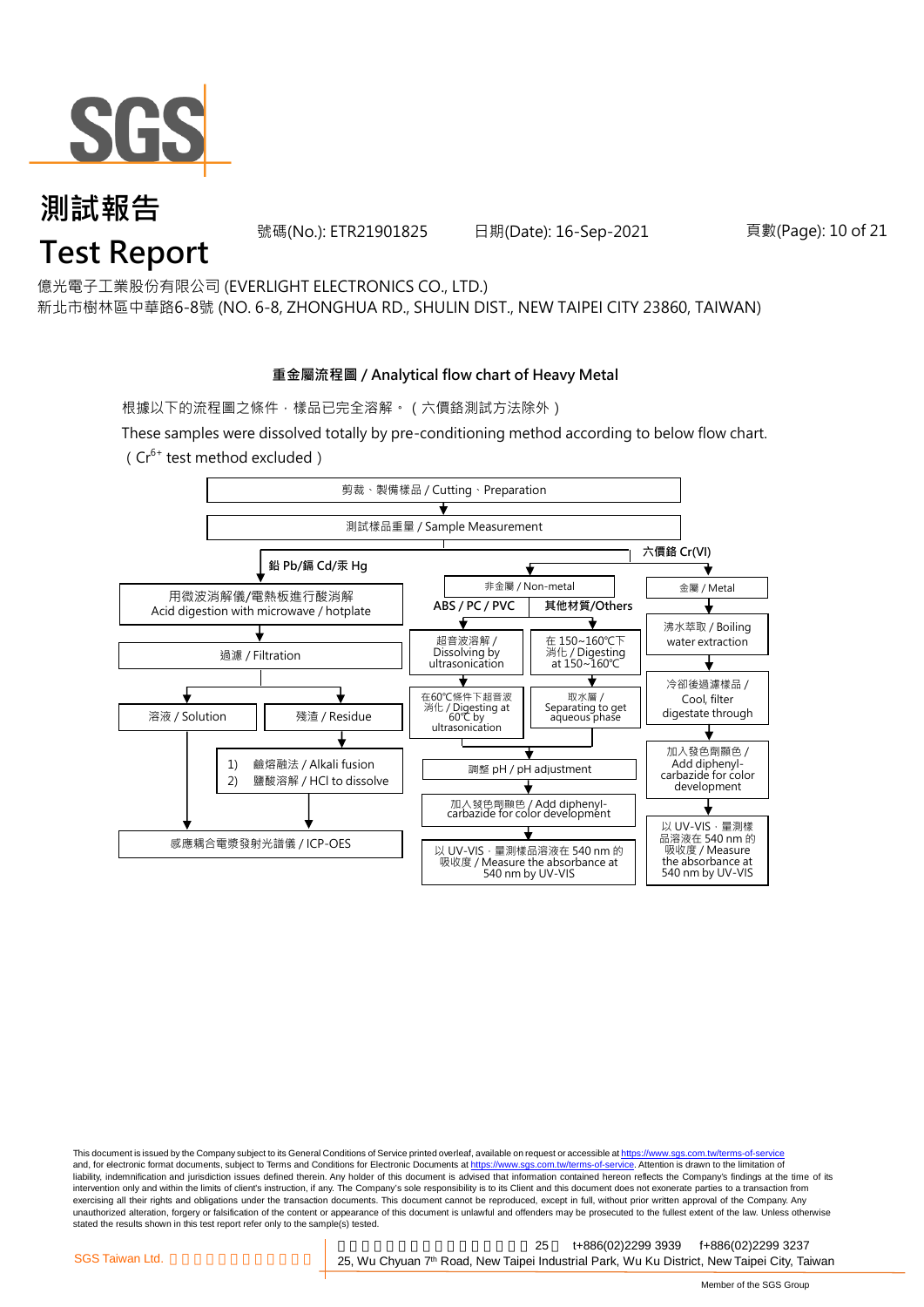

號碼(No.): ETR21901825 日期(Date): 16-Sep-2021 頁數(Page): 11 of 21

億光電子工業股份有限公司 (EVERLIGHT ELECTRONICS CO., LTD.)

新北市樹林區中華路6-8號 (NO. 6-8, ZHONGHUA RD., SHULIN DIST., NEW TAIPEI CITY 23860, TAIWAN)

#### **鍍層重金屬測試流程圖 / Flow Chart of Stripping method for metal analysis**

根據以下的流程圖之條件,樣品之外部鍍層已完全溶解。(六價鉻測試方法除外) / The plating layer of samples were dissolved totally by pre-conditioning method according to below flow chart. ( $Cr^{6+}$  test method excluded)



This document is issued by the Company subject to its General Conditions of Service printed overleaf, available on request or accessible at https://www.sgs.com.tw/terms-of-service and, for electronic format documents, subject to Terms and Conditions for Electronic Documents at https://www.sgs.com.tw/terms-of-service. Attention is drawn to the limitation of liability, indemnification and jurisdiction issues defined therein. Any holder of this document is advised that information contained hereon reflects the Company's findings at the time of its intervention only and within the limits of client's instruction, if any. The Company's sole responsibility is to its Client and this document does not exonerate parties to a transaction from exercising all their rights and obligations under the transaction documents. This document cannot be reproduced, except in full, without prior written approval of the Company. Any<br>unauthorized alteration, forgery or falsif stated the results shown in this test report refer only to the sample(s) tested.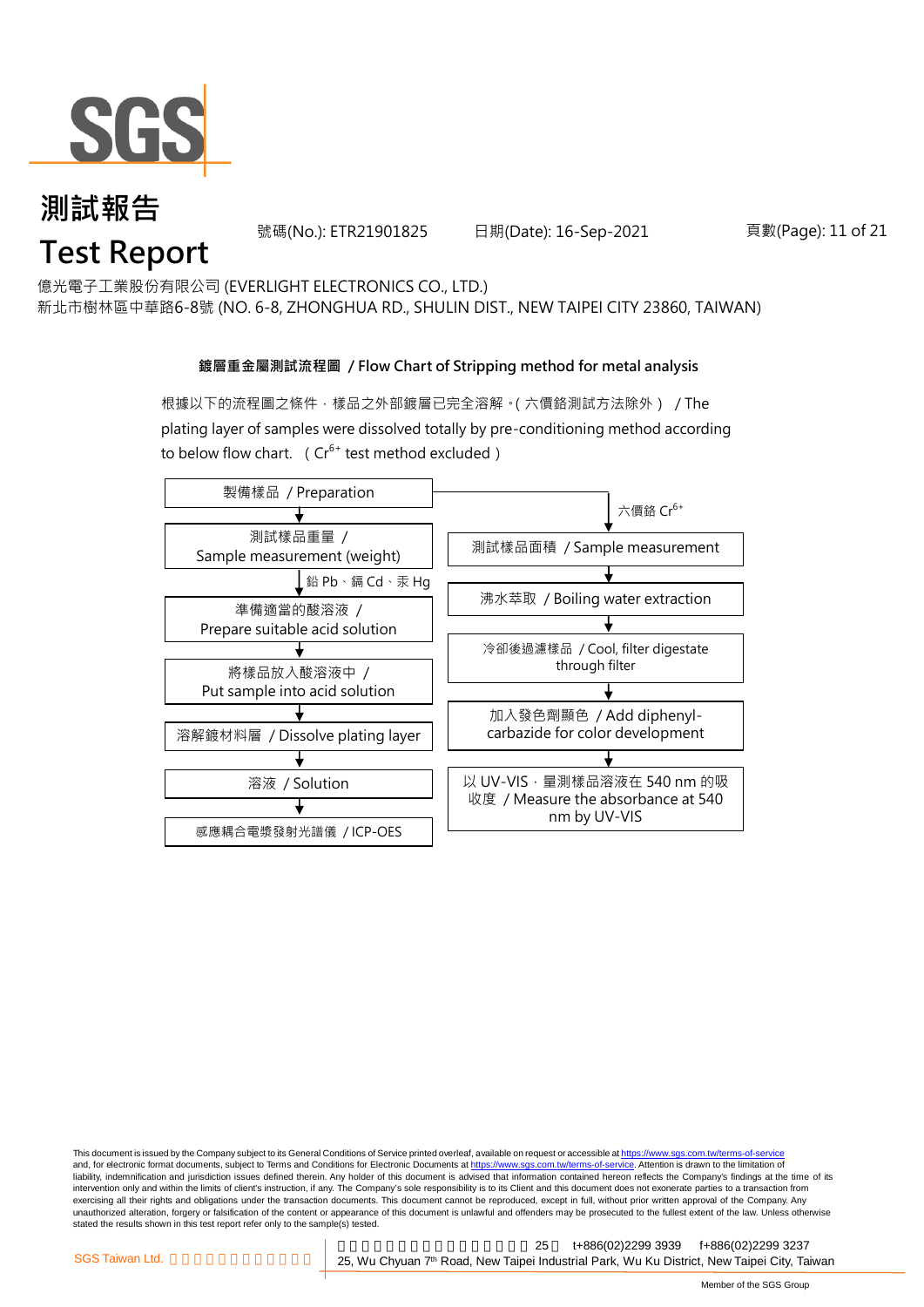

號碼(No.): ETR21901825 日期(Date): 16-Sep-2021 頁數(Page): 12 of 21

### **Test Report**

億光電子工業股份有限公司 (EVERLIGHT ELECTRONICS CO., LTD.) 新北市樹林區中華路6-8號 (NO. 6-8, ZHONGHUA RD., SHULIN DIST., NEW TAIPEI CITY 23860, TAIWAN)

#### **多溴聯苯/多溴聯苯醚分析流程圖 / Analytical flow chart - PBBs/PBDEs**



This document is issued by the Company subject to its General Conditions of Service printed overleaf, available on request or accessible at https://www.sgs.com.tw/terms-of-service and, for electronic format documents, subject to Terms and Conditions for Electronic Documents at https://www.sgs.com.tw/terms-of-service. Attention is drawn to the limitation of liability, indemnification and jurisdiction issues defined therein. Any holder of this document is advised that information contained hereon reflects the Company's findings at the time of its intervention only and within the limits of client's instruction, if any. The Company's sole responsibility is to its Client and this document does not exonerate parties to a transaction from exercising all their rights and obligations under the transaction documents. This document cannot be reproduced, except in full, without prior written approval of the Company. Any<br>unauthorized alteration, forgery or falsif stated the results shown in this test report refer only to the sample(s) tested.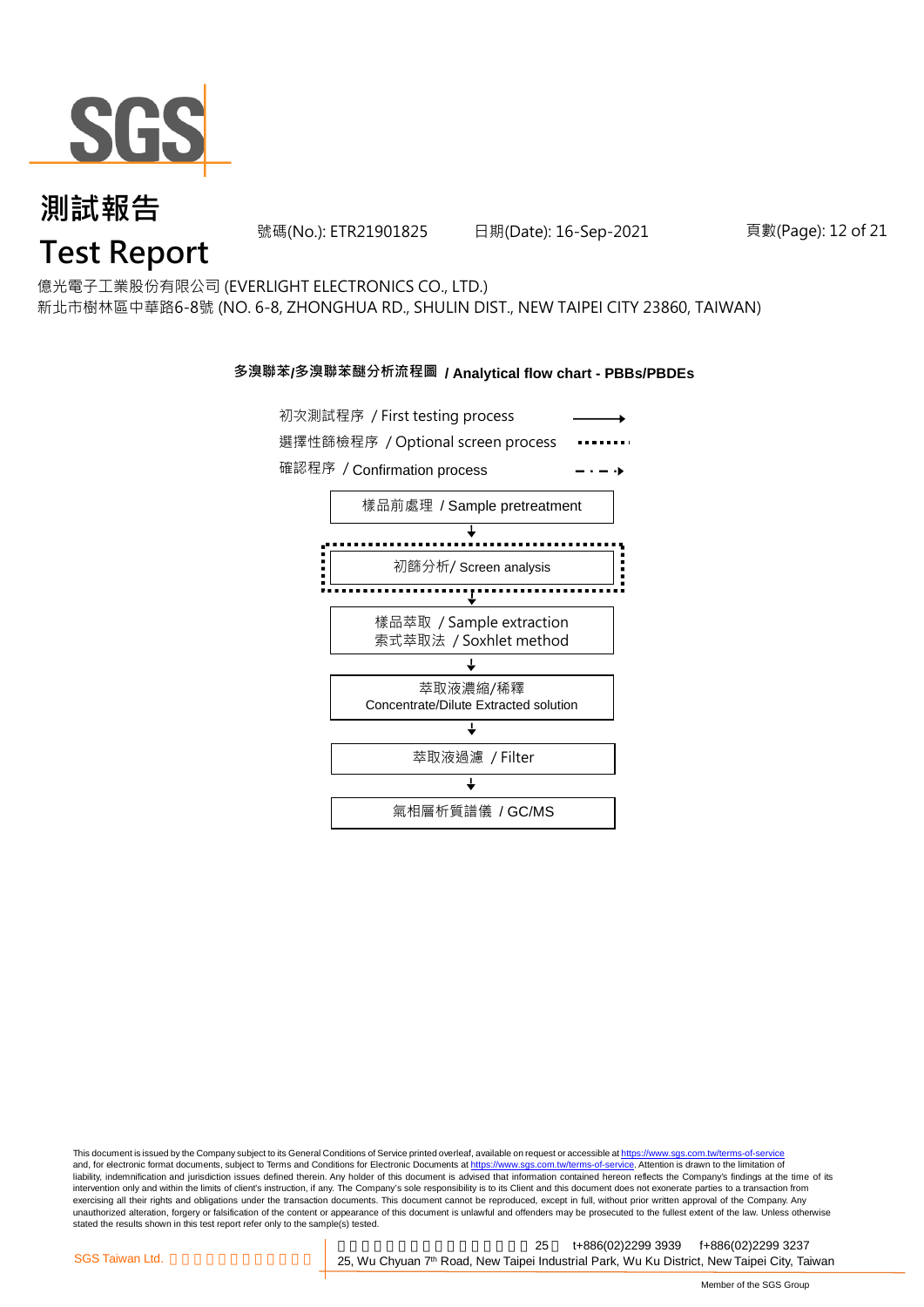

號碼(No.): ETR21901825 日期(Date): 16-Sep-2021 頁數(Page): 13 of 21

## **Test Report**

億光電子工業股份有限公司 (EVERLIGHT ELECTRONICS CO., LTD.) 新北市樹林區中華路6-8號 (NO. 6-8, ZHONGHUA RD., SHULIN DIST., NEW TAIPEI CITY 23860, TAIWAN)

#### **可塑劑分析流程圖 / Analytical flow chart - Phthalate**

#### **【測試方法/Test method: IEC 62321-8】**



This document is issued by the Company subject to its General Conditions of Service printed overleaf, available on request or accessible at <u>https://www.sgs.com.tw/terms-of-service</u><br>and, for electronic format documents, su liability, indemnification and jurisdiction issues defined therein. Any holder of this document is advised that information contained hereon reflects the Company's findings at the time of its intervention only and within the limits of client's instruction, if any. The Company's sole responsibility is to its Client and this document does not exonerate parties to a transaction from exercising all their rights and obligations under the transaction documents. This document cannot be reproduced, except in full, without prior written approval of the Company. Any<br>unauthorized alteration, forgery or falsif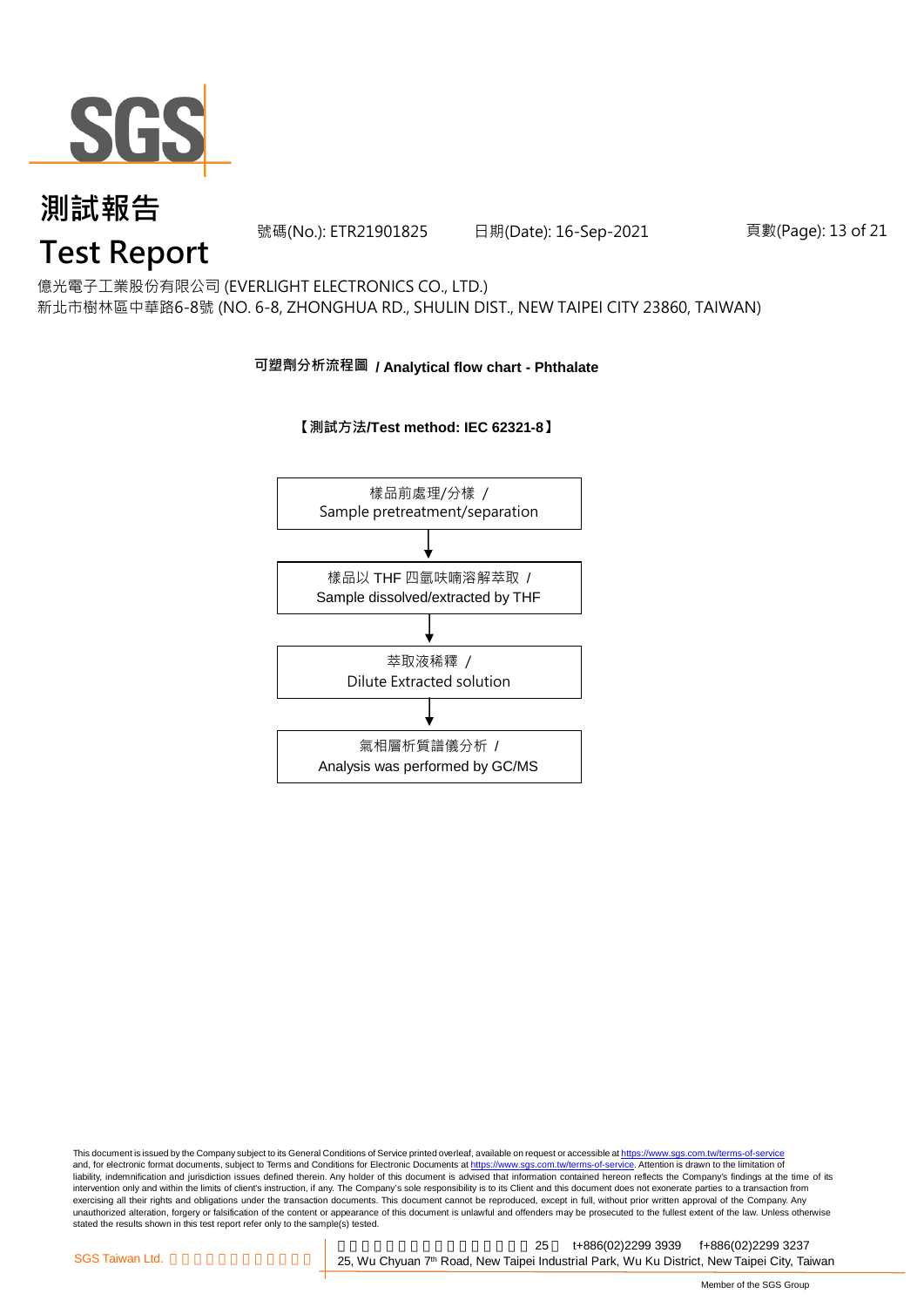

號碼(No.): ETR21901825 日期(Date): 16-Sep-2021 頁數(Page): 14 of 21

### **Test Report**

億光電子工業股份有限公司 (EVERLIGHT ELECTRONICS CO., LTD.) 新北市樹林區中華路6-8號 (NO. 6-8, ZHONGHUA RD., SHULIN DIST., NEW TAIPEI CITY 23860, TAIWAN)

#### **六溴環十二烷分析流程圖 / Analytical flow chart - HBCDD**



This document is issued by the Company subject to its General Conditions of Service printed overleaf, available on request or accessible at <u>https://www.sgs.com.tw/terms-of-service</u><br>and, for electronic format documents, su liability, indemnification and jurisdiction issues defined therein. Any holder of this document is advised that information contained hereon reflects the Company's findings at the time of its intervention only and within the limits of client's instruction, if any. The Company's sole responsibility is to its Client and this document does not exonerate parties to a transaction from exercising all their rights and obligations under the transaction documents. This document cannot be reproduced, except in full, without prior written approval of the Company. Any<br>unauthorized alteration, forgery or falsif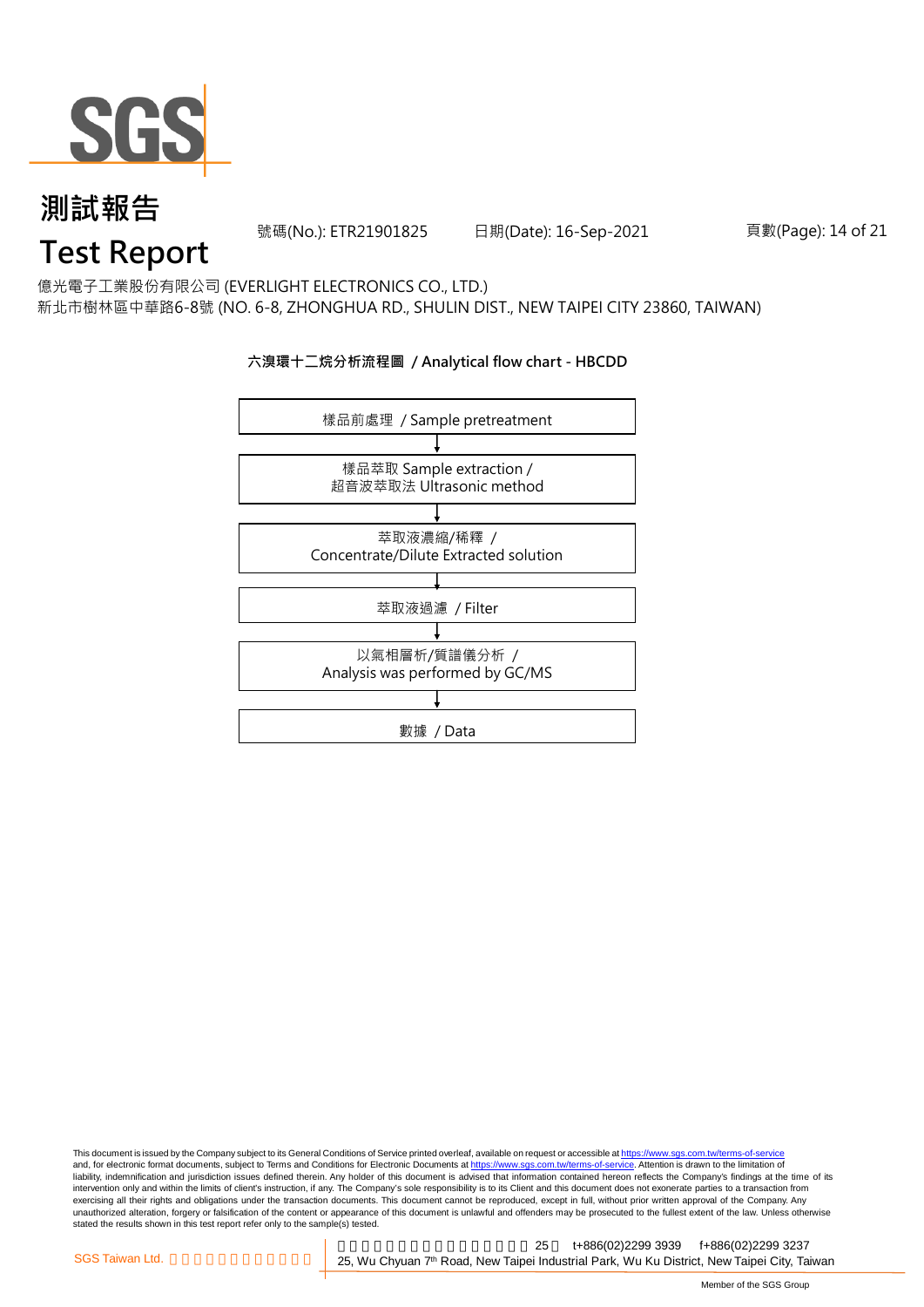

號碼(No.): ETR21901825 日期(Date): 16-Sep-2021 頁數(Page): 15 of 21

## **Test Report**

億光電子工業股份有限公司 (EVERLIGHT ELECTRONICS CO., LTD.) 新北市樹林區中華路6-8號 (NO. 6-8, ZHONGHUA RD., SHULIN DIST., NEW TAIPEI CITY 23860, TAIWAN)

**鹵素分析流程圖 / Analytical flow chart - Halogen**

### 樣品前處理/分樣 / Sample pretreatment/separation 秤重及將樣品放入樣品槽中 / Weighting and putting sample in cell 燃燒彈/吸收 Oxygen Bomb Combustion / Absorption 離子層析儀分析 / Analysis was performed by IC 稀釋至固定體積 / Dilution to fixed volume

This document is issued by the Company subject to its General Conditions of Service printed overleaf, available on request or accessible at <u>https://www.sgs.com.tw/terms-of-service</u><br>and, for electronic format documents, su liability, indemnification and jurisdiction issues defined therein. Any holder of this document is advised that information contained hereon reflects the Company's findings at the time of its intervention only and within the limits of client's instruction, if any. The Company's sole responsibility is to its Client and this document does not exonerate parties to a transaction from exercising all their rights and obligations under the transaction documents. This document cannot be reproduced, except in full, without prior written approval of the Company. Any<br>unauthorized alteration, forgery or falsif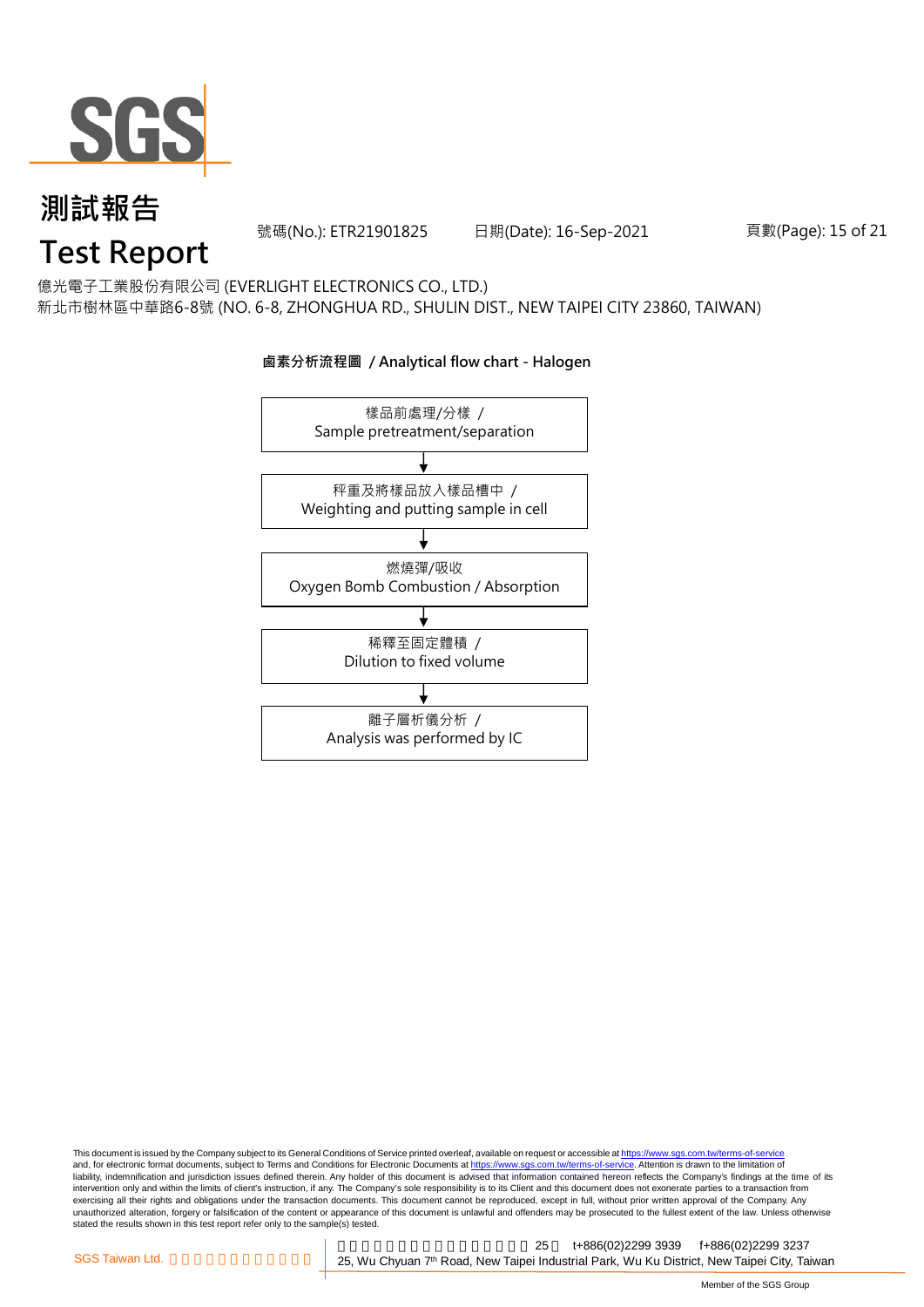

號碼(No.): ETR21901825 日期(Date): 16-Sep-2021 頁數(Page): 16 of 21

## **Test Report**

億光電子工業股份有限公司 (EVERLIGHT ELECTRONICS CO., LTD.) 新北市樹林區中華路6-8號 (NO. 6-8, ZHONGHUA RD., SHULIN DIST., NEW TAIPEI CITY 23860, TAIWAN)

#### **全氟化合物(包含全氟辛酸/全氟辛烷磺酸/其相關化合物等等)分析流程圖 / Analytical flow chart – PFAS (including PFOA/PFOS/its related compound, etc.)**



This document is issued by the Company subject to its General Conditions of Service printed overleaf, available on request or accessible at https://www.sgs.com.tw/terms-of-service and, for electronic format documents, subject to Terms and Conditions for Electronic Documents at https://www.sgs.com.tw/terms-of-service. Attention is drawn to the limitation of liability, indemnification and jurisdiction issues defined therein. Any holder of this document is advised that information contained hereon reflects the Company's findings at the time of its intervention only and within the limits of client's instruction, if any. The Company's sole responsibility is to its Client and this document does not exonerate parties to a transaction from exercising all their rights and obligations under the transaction documents. This document cannot be reproduced, except in full, without prior written approval of the Company. Any<br>unauthorized alteration, forgery or falsif stated the results shown in this test report refer only to the sample(s) tested.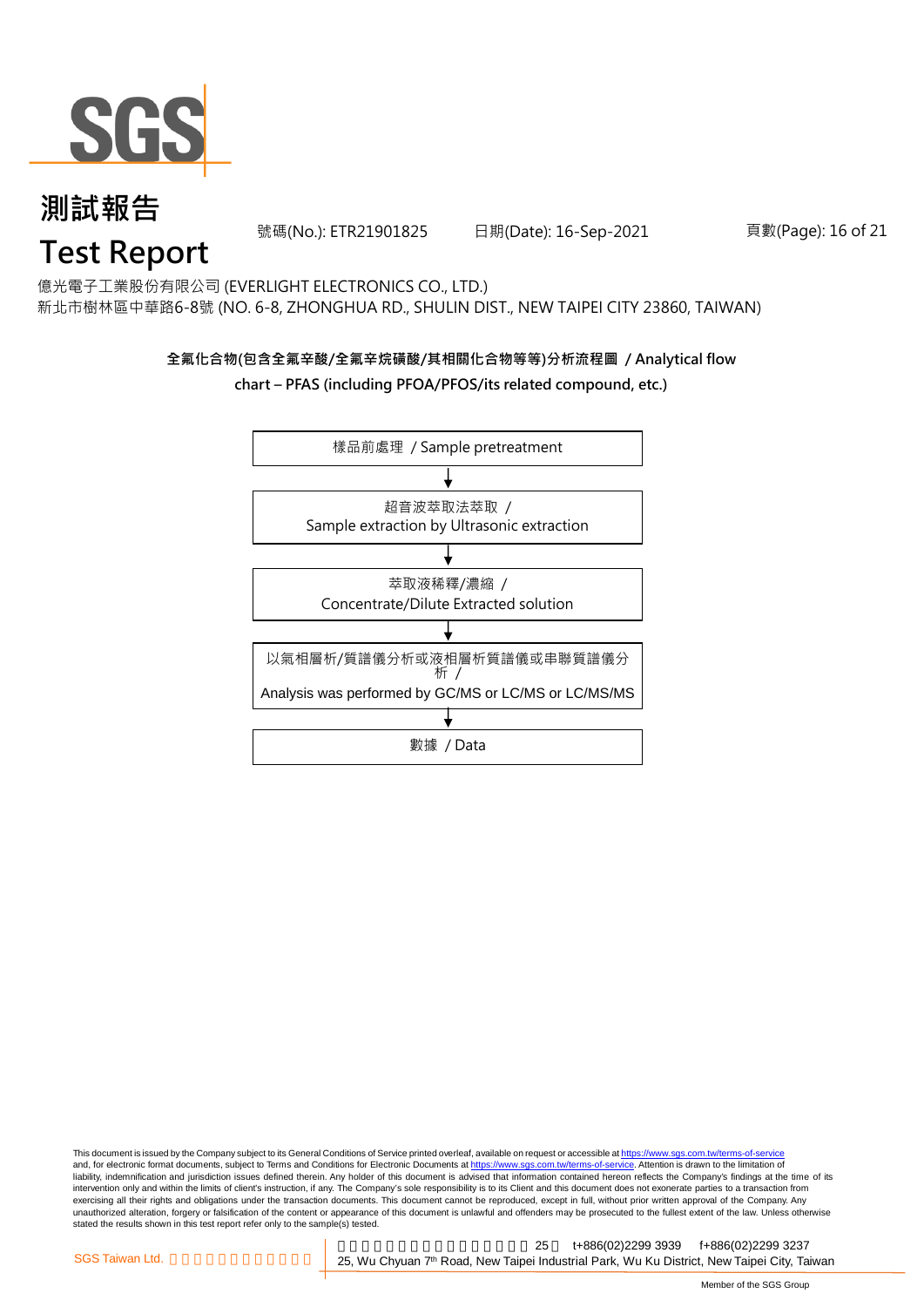

號碼(No.): ETR21901825 日期(Date): 16-Sep-2021 頁數(Page): 17 of 21

## **Test Report**

億光電子工業股份有限公司 (EVERLIGHT ELECTRONICS CO., LTD.) 新北市樹林區中華路6-8號 (NO. 6-8, ZHONGHUA RD., SHULIN DIST., NEW TAIPEI CITY 23860, TAIWAN)



This document is issued by the Company subject to its General Conditions of Service printed overleaf, available on request or accessible at <u>https://www.sgs.com.tw/terms-of-service</u><br>and, for electronic format documents, su liability, indemnification and jurisdiction issues defined therein. Any holder of this document is advised that information contained hereon reflects the Company's findings at the time of its intervention only and within the limits of client's instruction, if any. The Company's sole responsibility is to its Client and this document does not exonerate parties to a transaction from exercising all their rights and obligations under the transaction documents. This document cannot be reproduced, except in full, without prior written approval of the Company. Any<br>unauthorized alteration, forgery or falsif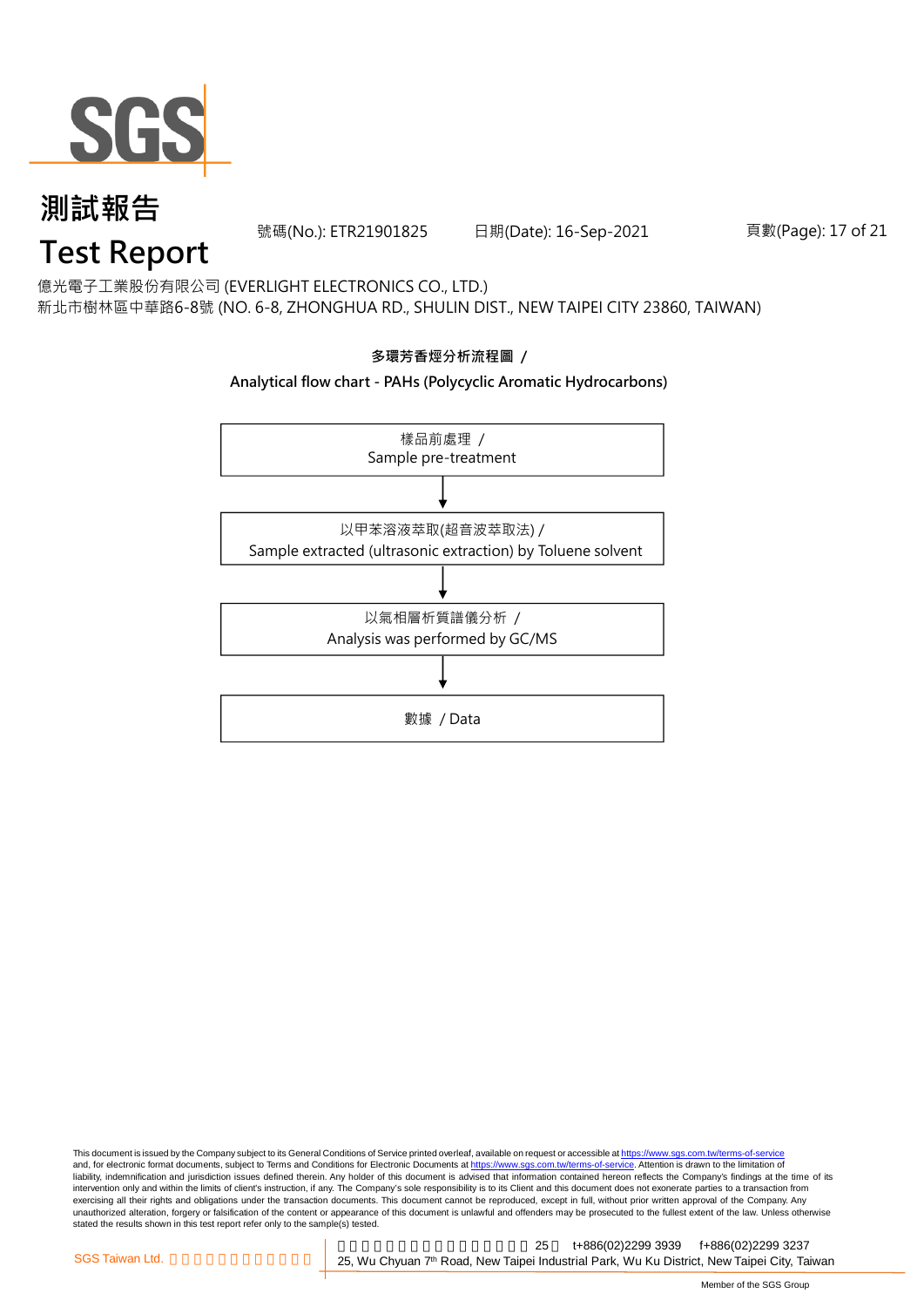

號碼(No.): ETR21901825 日期(Date): 16-Sep-2021 頁數(Page): 18 of 21

億光電子工業股份有限公司 (EVERLIGHT ELECTRONICS CO., LTD.)

新北市樹林區中華路6-8號 (NO. 6-8, ZHONGHUA RD., SHULIN DIST., NEW TAIPEI CITY 23860, TAIWAN)

#### **元素(含重金屬)分析流程圖 / Analytical flow chart of Elements (Heavy metal included)**

根據以下的流程圖之條件,樣品已完全溶解。

These samples were dissolved totally by pre-conditioning method according to below flow chart.

【參考方法/Reference method: US EPA 3051A、US EPA 3052】



\* US EPA 3051A 方法未添加氫氟酸 / US EPA 3051A method does not add HF.

This document is issued by the Company subject to its General Conditions of Service printed overleaf, available on request or accessible at https://www.sgs.com.tw/terms-of-service and, for electronic format documents, subject to Terms and Conditions for Electronic Documents at https://www.sgs.com.tw/terms-of-service. Attention is drawn to the limitation of liability, indemnification and jurisdiction issues defined therein. Any holder of this document is advised that information contained hereon reflects the Company's findings at the time of its intervention only and within the limits of client's instruction, if any. The Company's sole responsibility is to its Client and this document does not exonerate parties to a transaction from exercising all their rights and obligations under the transaction documents. This document cannot be reproduced, except in full, without prior written approval of the Company. Any<br>unauthorized alteration, forgery or falsif stated the results shown in this test report refer only to the sample(s) tested.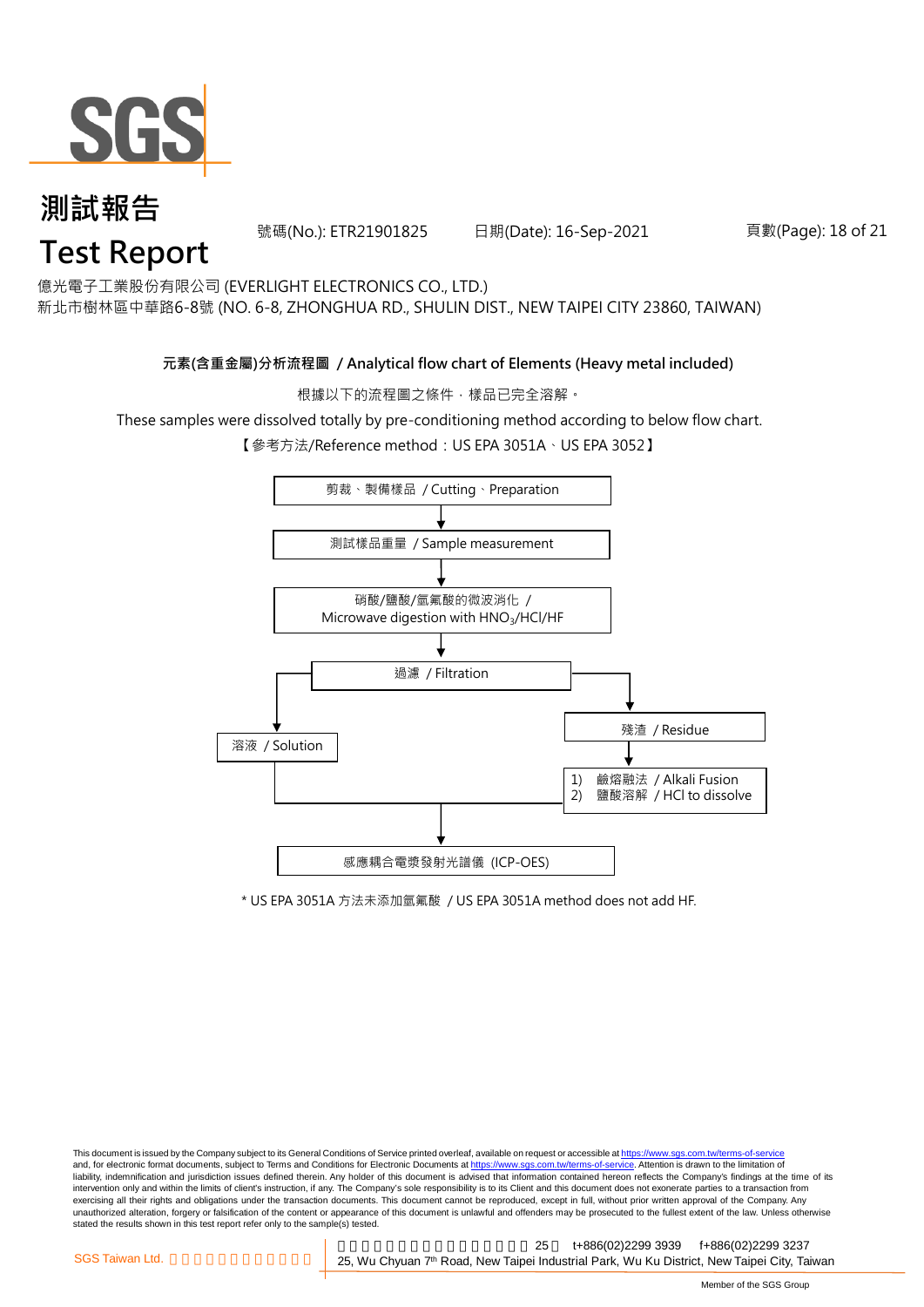

號碼(No.): ETR21901825 日期(Date): 16-Sep-2021 頁數(Page): 19 of 21

億光電子工業股份有限公司 (EVERLIGHT ELECTRONICS CO., LTD.)

新北市樹林區中華路6-8號 (NO. 6-8, ZHONGHUA RD., SHULIN DIST., NEW TAIPEI CITY 23860, TAIWAN)

#### **元素以 ICP-OES 分析的消化流程圖**

#### **(Flow Chart of digestion for the elements analysis performed by ICP-OES)**

根據以下的流程圖之條件,樣品已完全溶解。 / These samples were dissolved totally by pre-conditioning method according to below flow chart.



This document is issued by the Company subject to its General Conditions of Service printed overleaf, available on request or accessible at https://www.sgs.com.tw/terms-of-service and, for electronic format documents, subject to Terms and Conditions for Electronic Documents at https://www.sgs.com.tw/terms-of-service. Attention is drawn to the limitation of liability, indemnification and jurisdiction issues defined therein. Any holder of this document is advised that information contained hereon reflects the Company's findings at the time of its intervention only and within the limits of client's instruction, if any. The Company's sole responsibility is to its Client and this document does not exonerate parties to a transaction from exercising all their rights and obligations under the transaction documents. This document cannot be reproduced, except in full, without prior written approval of the Company. Any<br>unauthorized alteration, forgery or falsif stated the results shown in this test report refer only to the sample(s) tested.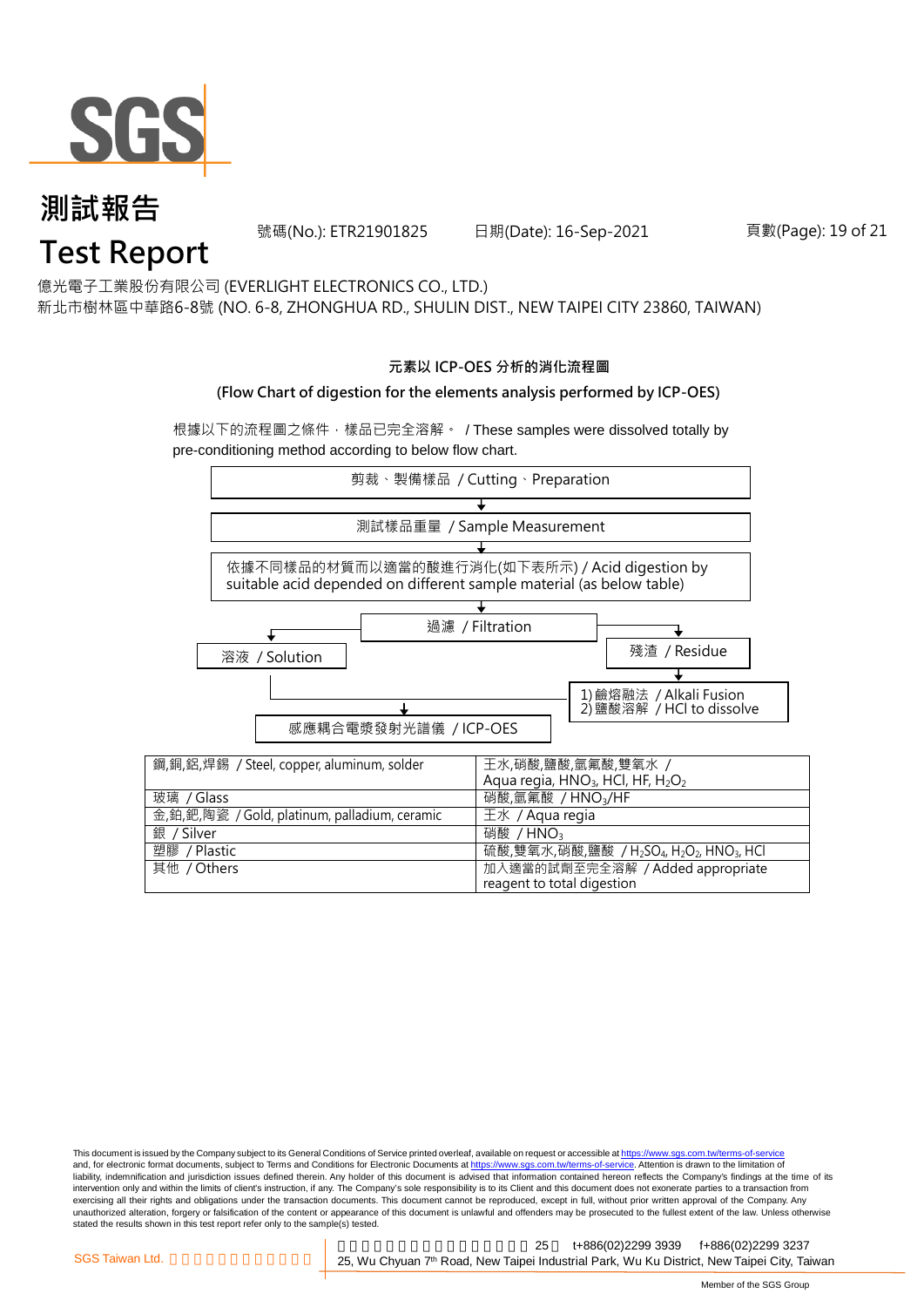

號碼(No.): ETR21901825 日期(Date): 16-Sep-2021 頁數(Page): 20 of 21

## **Test Report**

億光電子工業股份有限公司 (EVERLIGHT ELECTRONICS CO., LTD.) 新北市樹林區中華路6-8號 (NO. 6-8, ZHONGHUA RD., SHULIN DIST., NEW TAIPEI CITY 23860, TAIWAN)

> **\* 照片中如有箭頭標示,則表示為實際檢測之樣品/部位. \* (The tested sample / part is marked by an arrow if it's shown on the photo.)**



#### ETR21901825 NO.2



This document is issued by the Company subject to its General Conditions of Service printed overleaf, available on request or accessible at <u>https://www.sgs.com.tw/terms-of-service</u><br>and, for electronic format documents, su liability, indemnification and jurisdiction issues defined therein. Any holder of this document is advised that information contained hereon reflects the Company's findings at the time of its liability, indemnification and intervention only and within the limits of client's instruction, if any. The Company's sole responsibility is to its Client and this document does not exonerate parties to a transaction from exercising all their rights and obligations under the transaction documents. This document cannot be reproduced, except in full, without prior written approval of the Company. Any<br>unauthorized alteration, forgery or falsif stated the results shown in this test report refer only to the sample(s) tested.